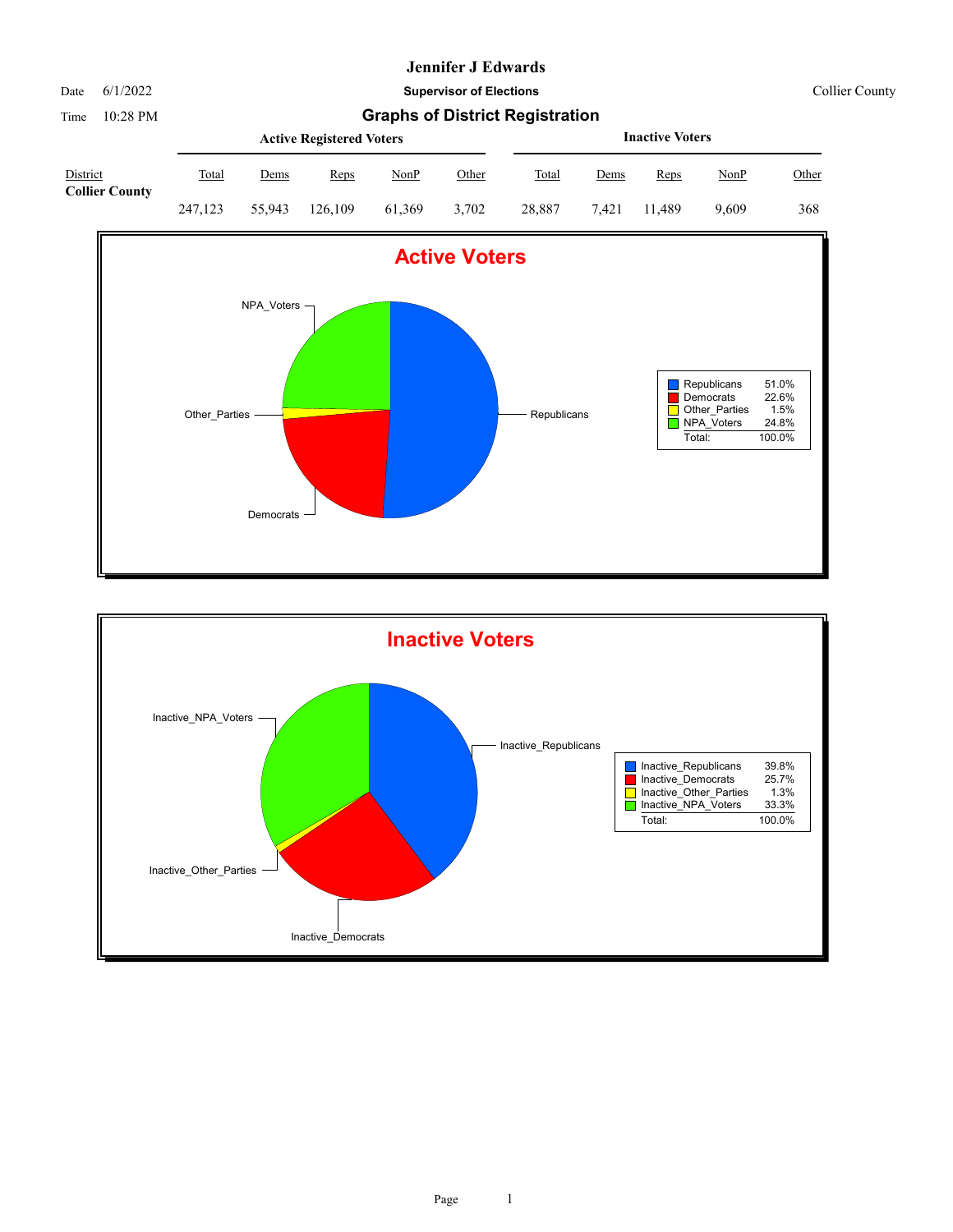Date 6/1/2022 **Supervisor of Elections** Collier County

|                                               |        |       | <b>Active Registered Voters</b> |        |       |       | <b>Inactive Voters</b> |       |       |       |  |  |
|-----------------------------------------------|--------|-------|---------------------------------|--------|-------|-------|------------------------|-------|-------|-------|--|--|
| District<br><b>1st County Commission Dist</b> | Total  | Dems  | Reps                            | NonP   | Other | Total | Dems                   | Reps  | NonP  | Other |  |  |
|                                               | 55,675 | 1.983 | 29.649                          | 13.313 | 730   | 6.256 | 1.558                  | 2.736 | 1.887 | 75    |  |  |



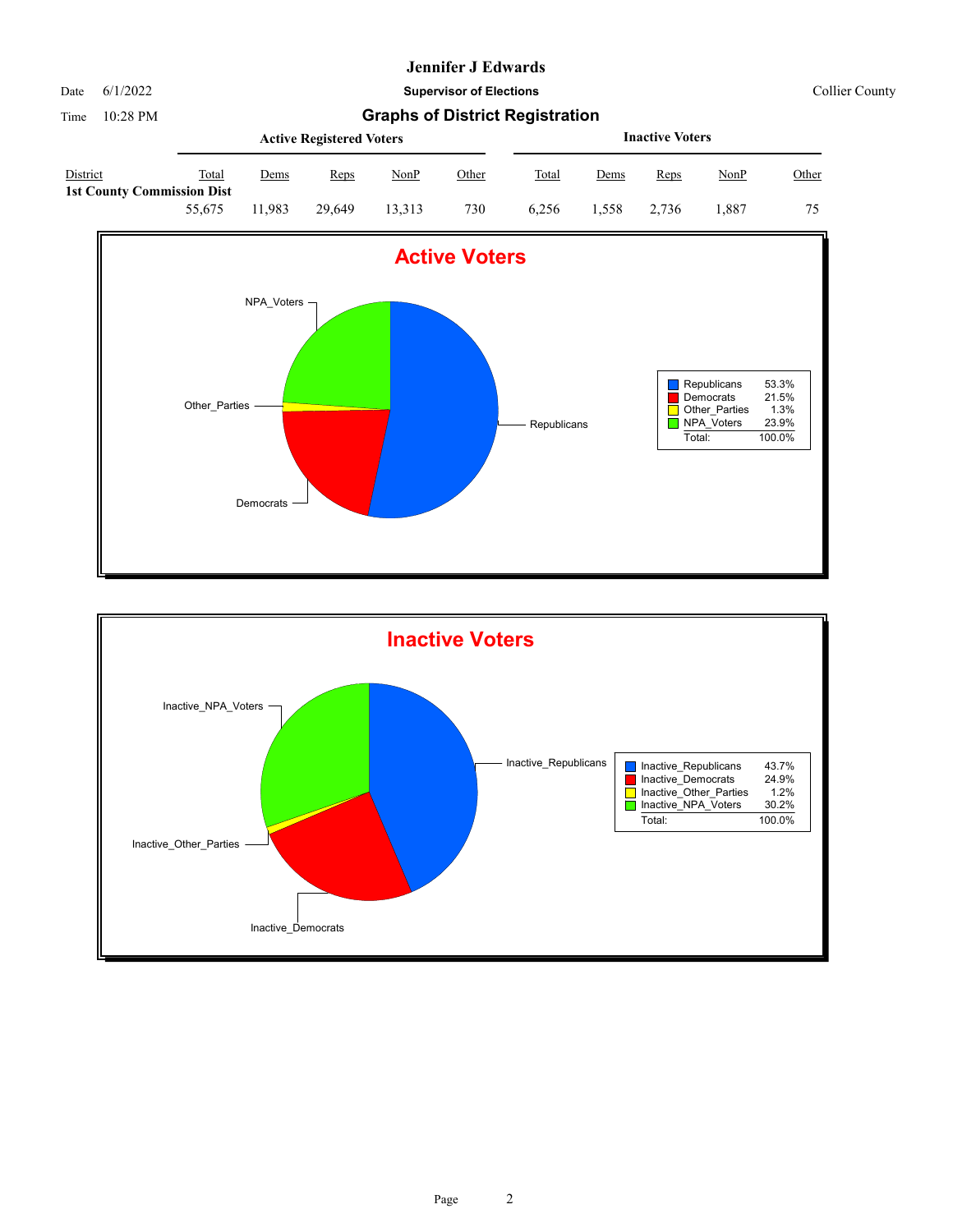Date 6/1/2022 **Supervisor of Elections** Collier County

|                                                      |        |        | <b>Active Registered Voters</b> |        |              | <b>Inactive Voters</b> |             |       |             |       |  |
|------------------------------------------------------|--------|--------|---------------------------------|--------|--------------|------------------------|-------------|-------|-------------|-------|--|
| <b>District</b><br><b>2nd County Commission Dist</b> | Total  | Dems   | Reps                            | NonP   | <u>Other</u> | Total                  | <u>Dems</u> | Reps  | <u>NonP</u> | Other |  |
|                                                      | 56,192 | 11.521 | 30.692                          | 13,136 | 843          | 5.963                  | 347. ا      | 2.617 | 1.911       | 88    |  |



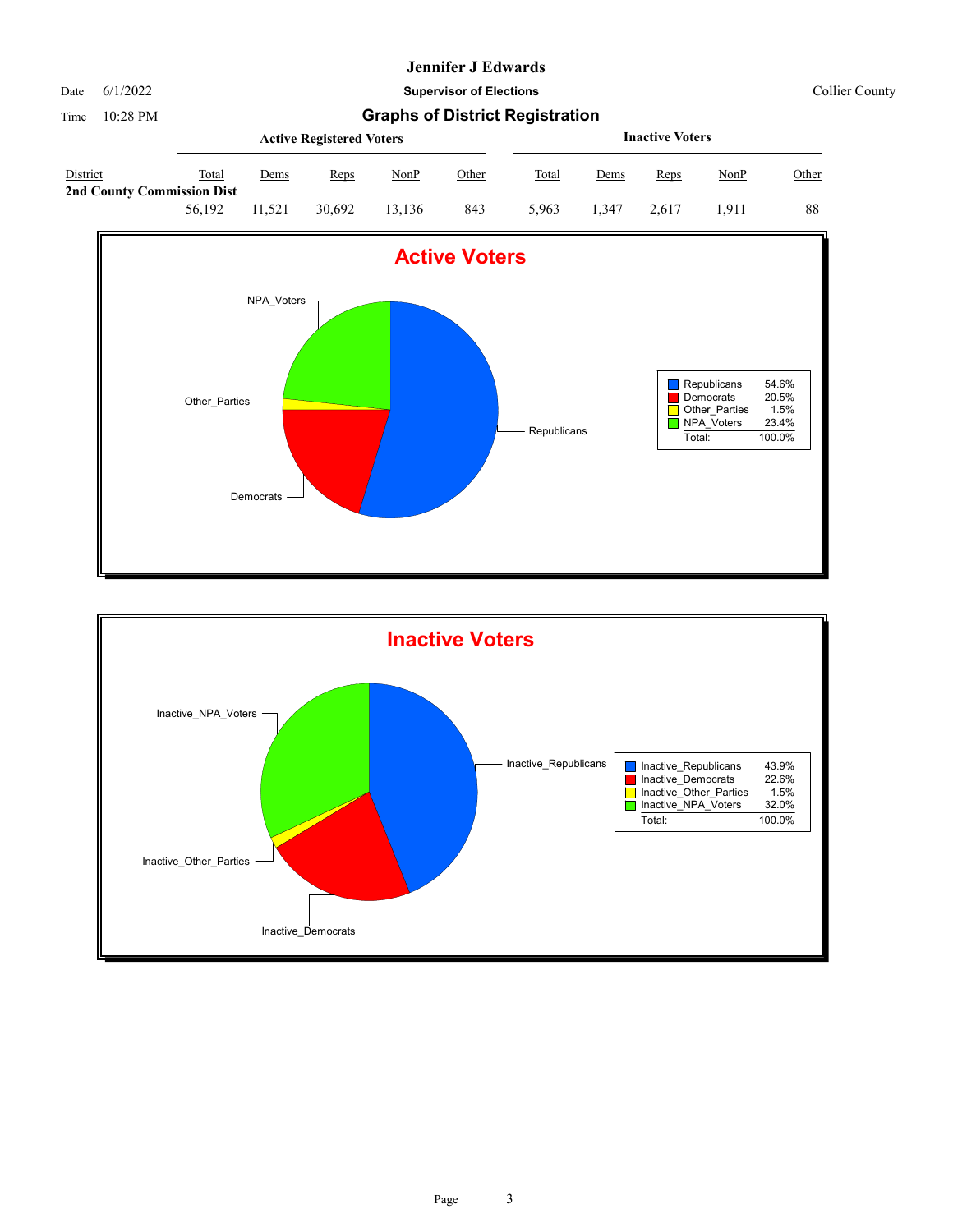

Date 6/1/2022 **Supervisor of Elections** Collier County

|                                        |        |        | <b>Active Registered Voters</b> |        |       | <b>Inactive Voters</b> |       |       |       |       |  |
|----------------------------------------|--------|--------|---------------------------------|--------|-------|------------------------|-------|-------|-------|-------|--|
| District<br>3rd County Commission Dist | Total  | Dems   | Reps                            | NonP   | Other | Total                  | Dems  | Reps  | NonP  | Other |  |
|                                        | 46.862 | 10.769 | 22,873                          | 12.454 | 766   | 5.367                  | 1.372 | 1.955 | 1.970 | 70    |  |



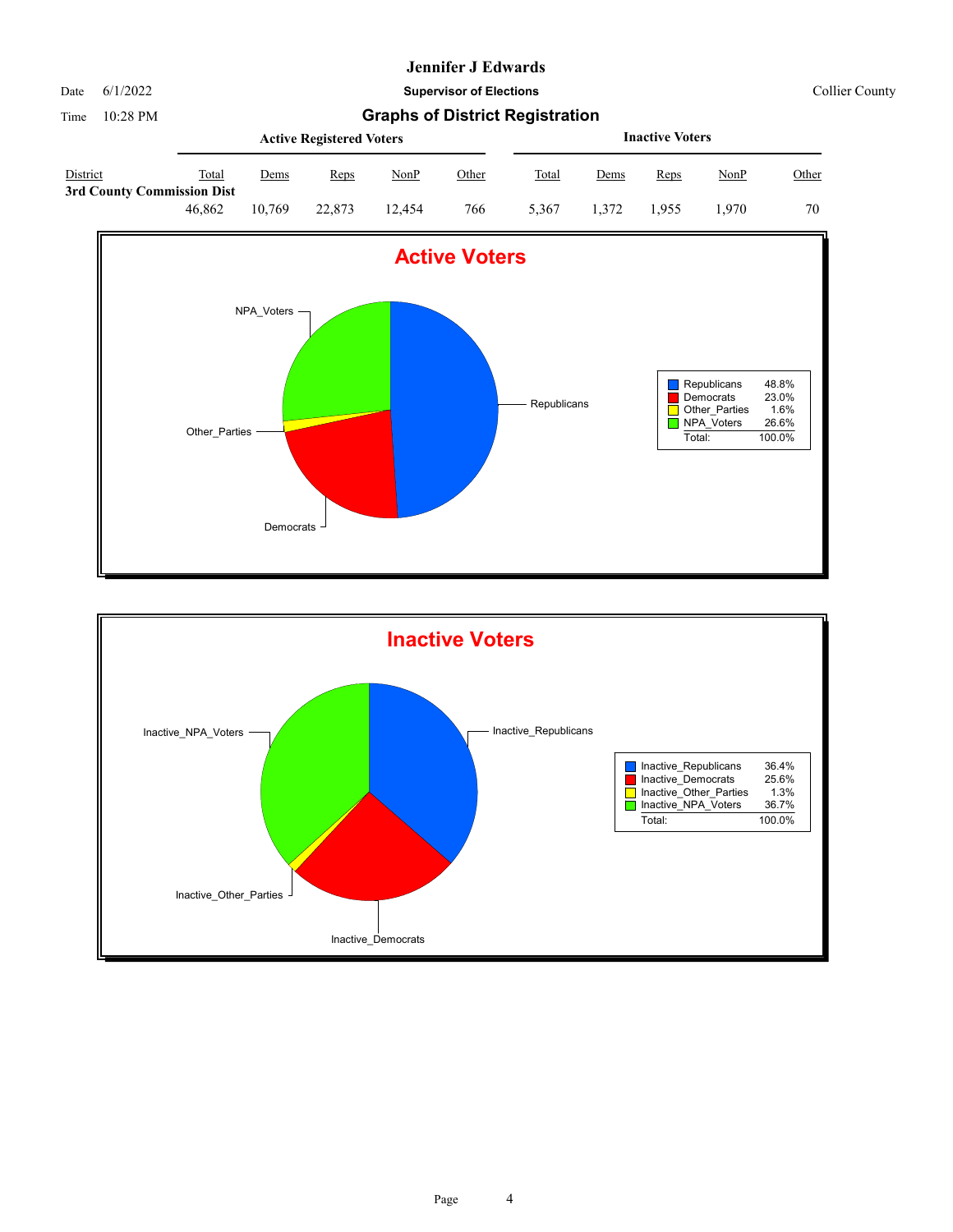Date 6/1/2022 **Supervisor of Elections** Collier County

|                 |                                            |             | <b>Active Registered Voters</b> |             |              | <b>Inactive Voters</b> |             |             |       |       |  |
|-----------------|--------------------------------------------|-------------|---------------------------------|-------------|--------------|------------------------|-------------|-------------|-------|-------|--|
| <b>District</b> | Total<br><b>4th County Commission Dist</b> | <u>Dems</u> | Reps                            | <u>NonP</u> | <u>Other</u> | Total                  | <u>Dems</u> | <b>Reps</b> | NonP  | Other |  |
|                 | 54.284                                     | !2.088      | 28.177                          | 13.159      | 860          | 6.584                  | 1.657       | 2.732       | 2.107 | 88    |  |



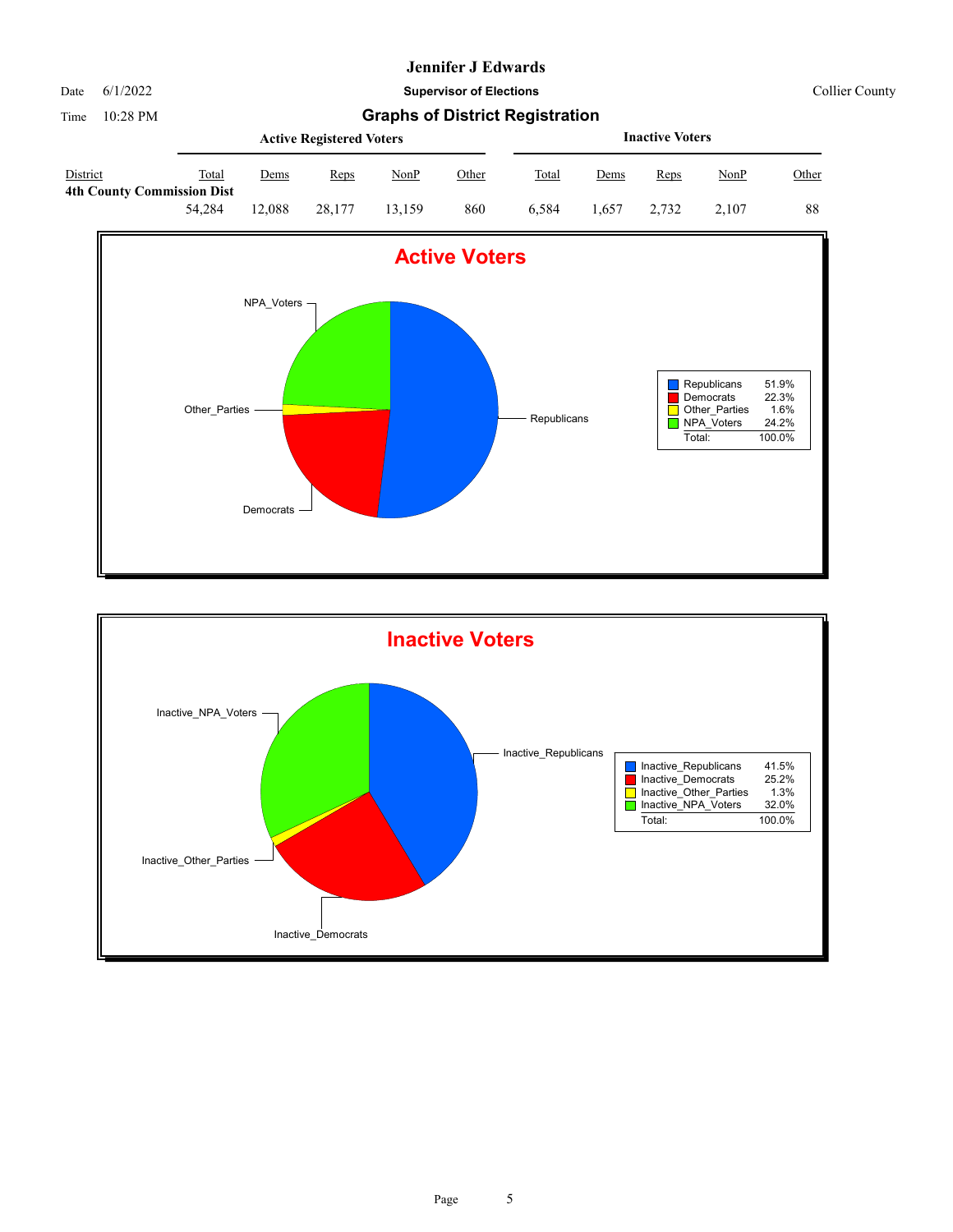

Date 6/1/2022 **Supervisor of Elections** Collier County

|                                                      |        |       | <b>Active Registered Voters</b> |       | <b>Inactive Voters</b> |       |      |       |       |       |
|------------------------------------------------------|--------|-------|---------------------------------|-------|------------------------|-------|------|-------|-------|-------|
| <b>District</b><br><b>5th County Commission Dist</b> | Total  | Dems  | Reps                            | NonP  | Other                  | Total | Dems | Reps  | NonP  | Other |
|                                                      | 34.110 | 9.582 | 14.718                          | 9.307 | 503                    | 4.717 | .487 | 1.449 | 1.734 | 47    |



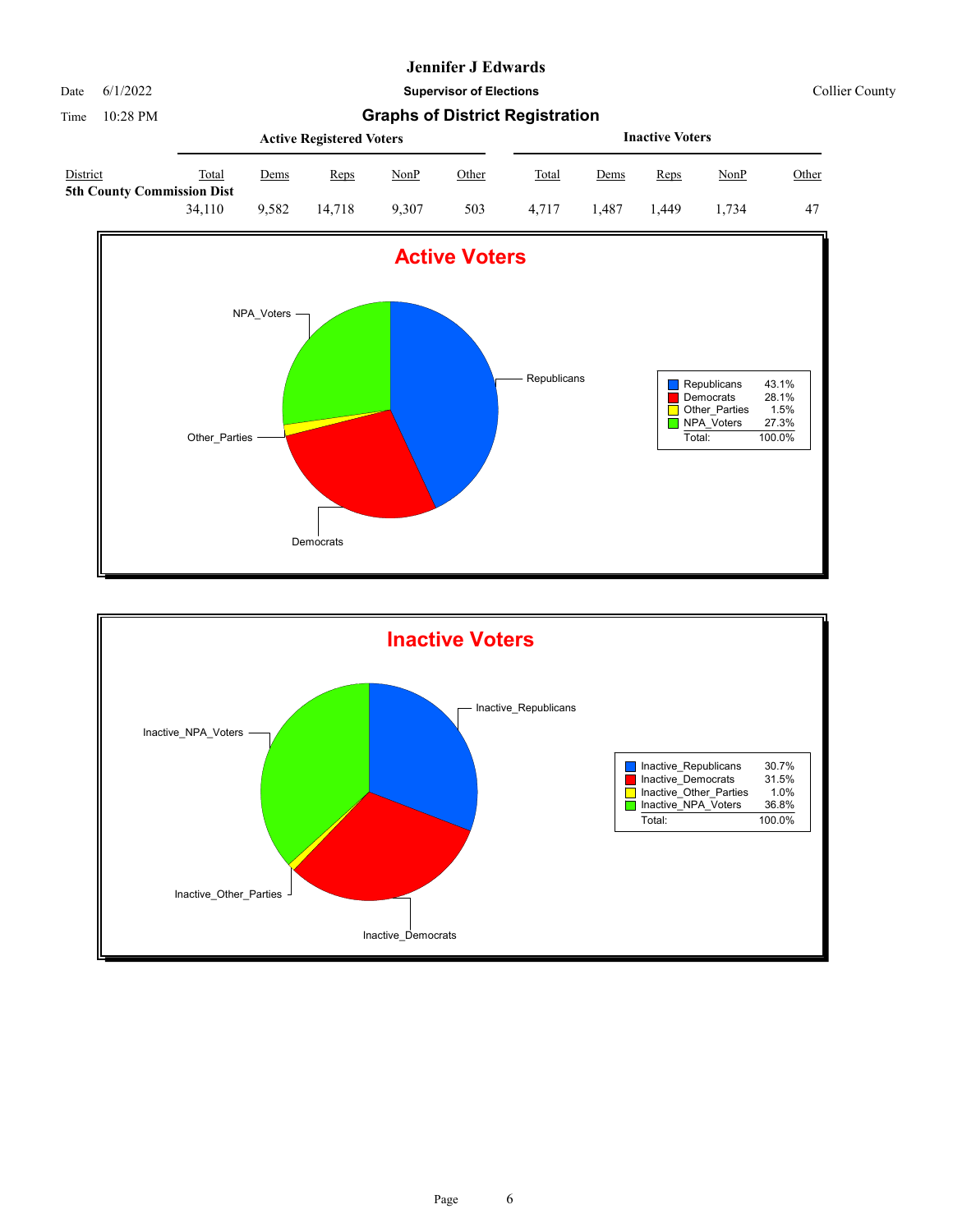Date 6/1/2022 **Supervisor of Elections** Collier County

|                                     |       | <b>Active Registered Voters</b> |      |      |       |       |             | <b>Inactive Voters</b> |             |       |
|-------------------------------------|-------|---------------------------------|------|------|-------|-------|-------------|------------------------|-------------|-------|
| District<br>Port of the Islands CID | Total | <u>Dems</u>                     | Reps | NonP | Other | Total | <u>Dems</u> | Reps                   | <u>NonP</u> | Other |
|                                     | 658   | 96                              | 389  | 164  |       | 95    | 19          |                        | 19          |       |



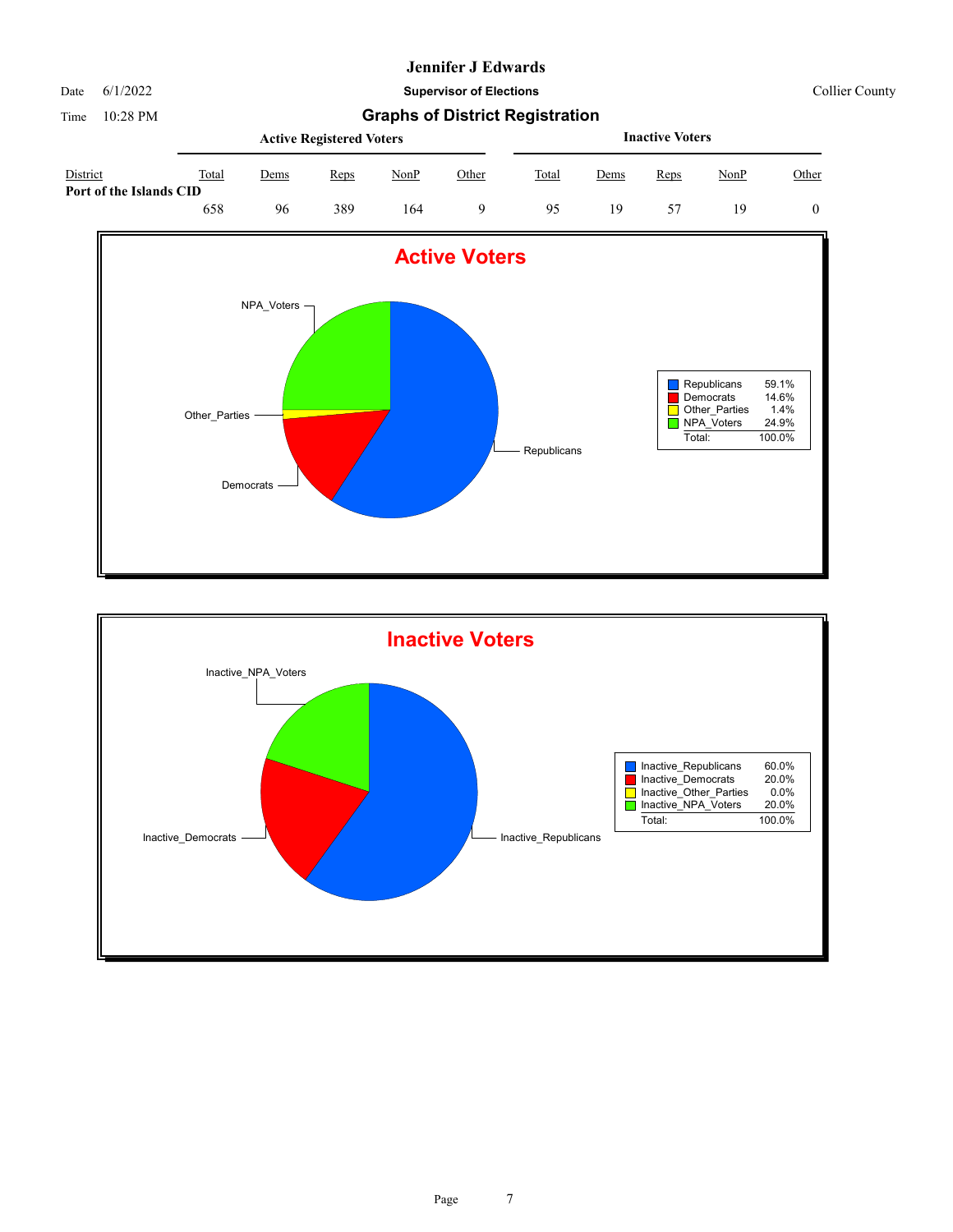# Date 6/1/2022 **Supervisor of Elections** Collier County

|                                  |       |      | <b>Active Registered Voters</b> |      | <b>Inactive Voters</b> |       |      |      |      |       |
|----------------------------------|-------|------|---------------------------------|------|------------------------|-------|------|------|------|-------|
| District<br><b>Key Marco CDD</b> | Total | Dems | Reps                            | NonP | Other                  | Total | Dems | Reps | NonP | Other |
|                                  | 58    | 10   | 36                              | 10   |                        |       |      |      |      |       |



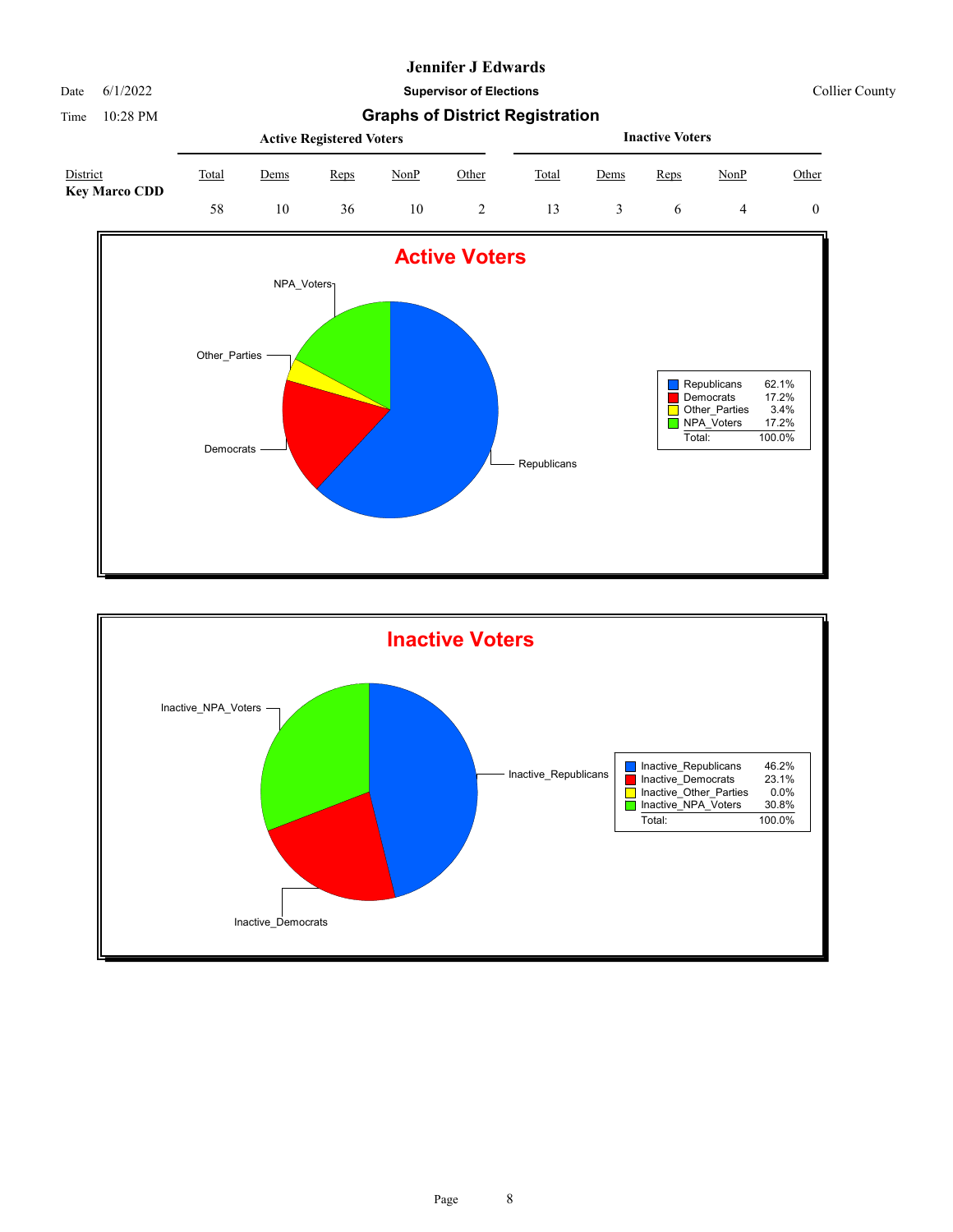Date 6/1/2022 **Supervisor of Elections** Collier County





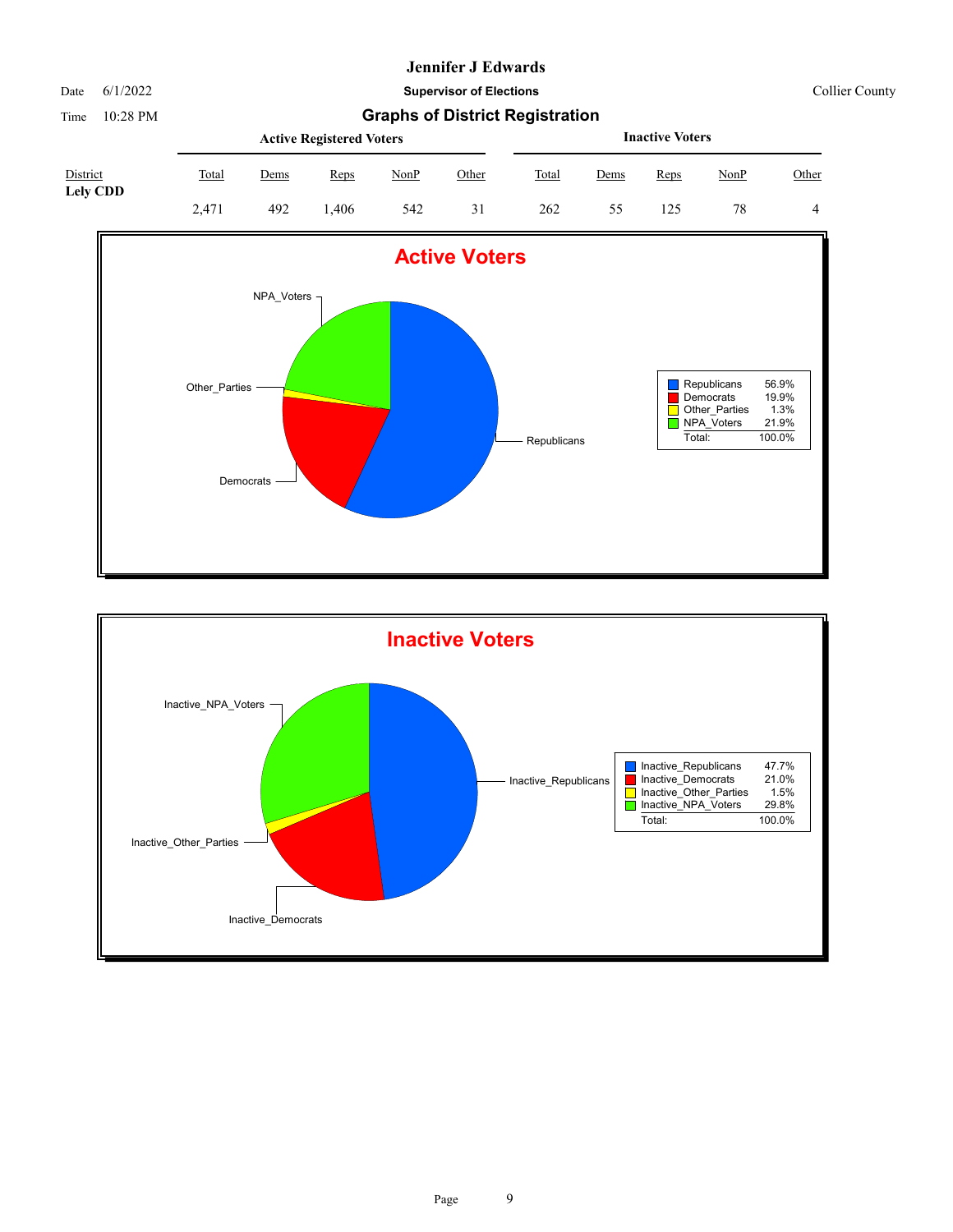Date 6/1/2022 **Supervisor of Elections** Collier County

|                                      |       |      | <b>Active Registered Voters</b> |      |       | <b>Inactive Voters</b> |             |             |      |       |  |
|--------------------------------------|-------|------|---------------------------------|------|-------|------------------------|-------------|-------------|------|-------|--|
| District<br><b>Pelican Marsh CDD</b> | Total | Dems | Reps                            | NonP | Other | Total                  | <u>Dems</u> | <b>Reps</b> | NonP | Other |  |
|                                      | 3.243 | 587  | .918                            | 698  | 40    | 315                    | 70          | 162         | 82   |       |  |



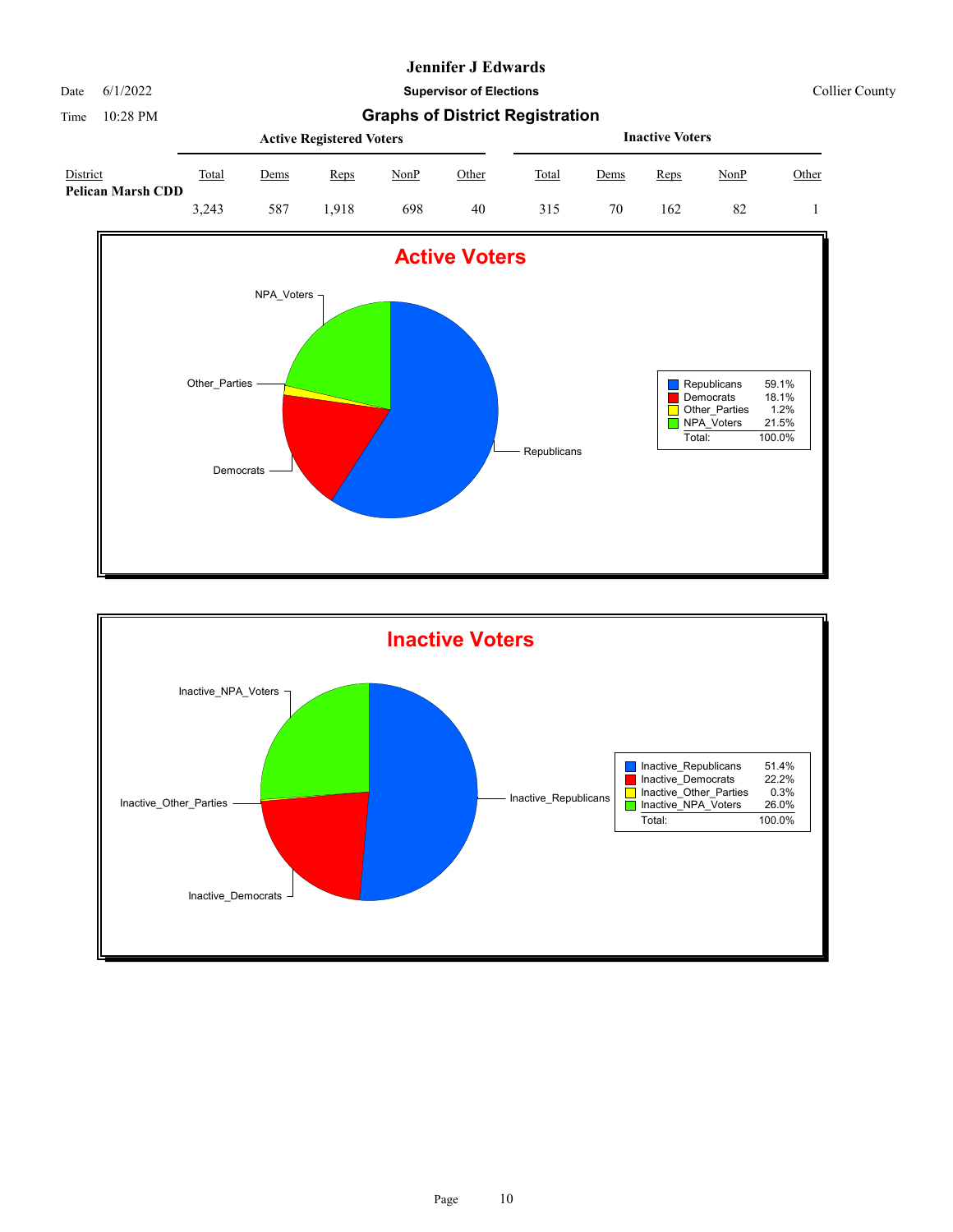Date 6/1/2022 **Supervisor of Elections** Collier County

|                                        |       |      | <b>Active Registered Voters</b> |      |       | <b>Inactive Voters</b> |      |      |      |       |  |
|----------------------------------------|-------|------|---------------------------------|------|-------|------------------------|------|------|------|-------|--|
| District<br><b>Heritage Greens CDD</b> | Total | Dems | Reps                            | NonP | Other | Total                  | Dems | Reps | NonP | Other |  |
|                                        | 667   | 49،  | 334                             | 73   |       | 67                     | 14   | 34   | 18   |       |  |



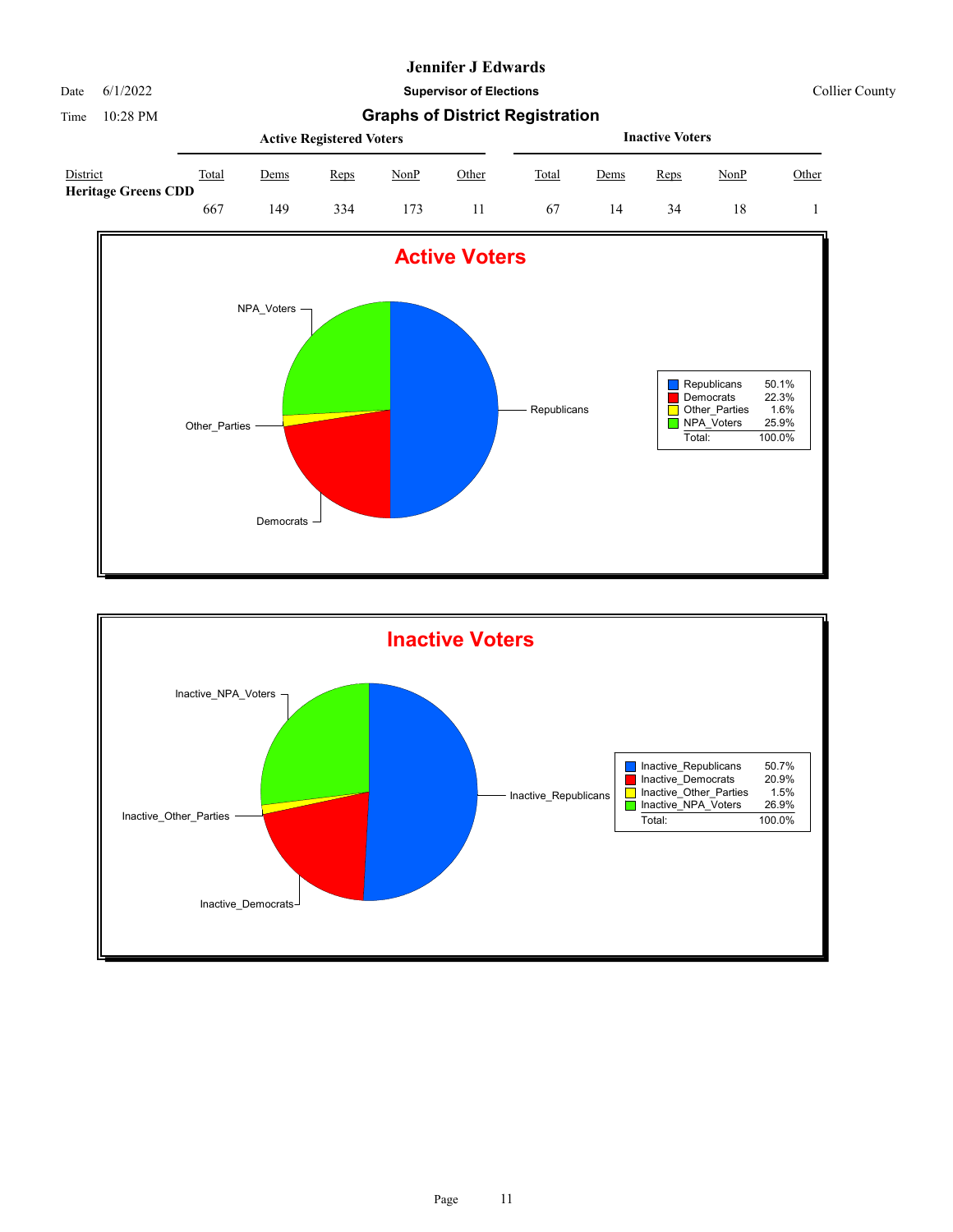Date 6/1/2022 **Supervisor of Elections** Collier County

|                                       |       |      | <b>Active Registered Voters</b> |      | <b>Inactive Voters</b> |              |      |      |      |       |
|---------------------------------------|-------|------|---------------------------------|------|------------------------|--------------|------|------|------|-------|
| District<br><b>Fiddlers Creek CDD</b> | Total | Dems | Reps                            | NonP | Other                  | <b>Total</b> | Dems | Reps | NonP | Other |
|                                       | 1.531 | 249  | 957                             | 306  | 19                     | 135          | 33   |      | 29   |       |



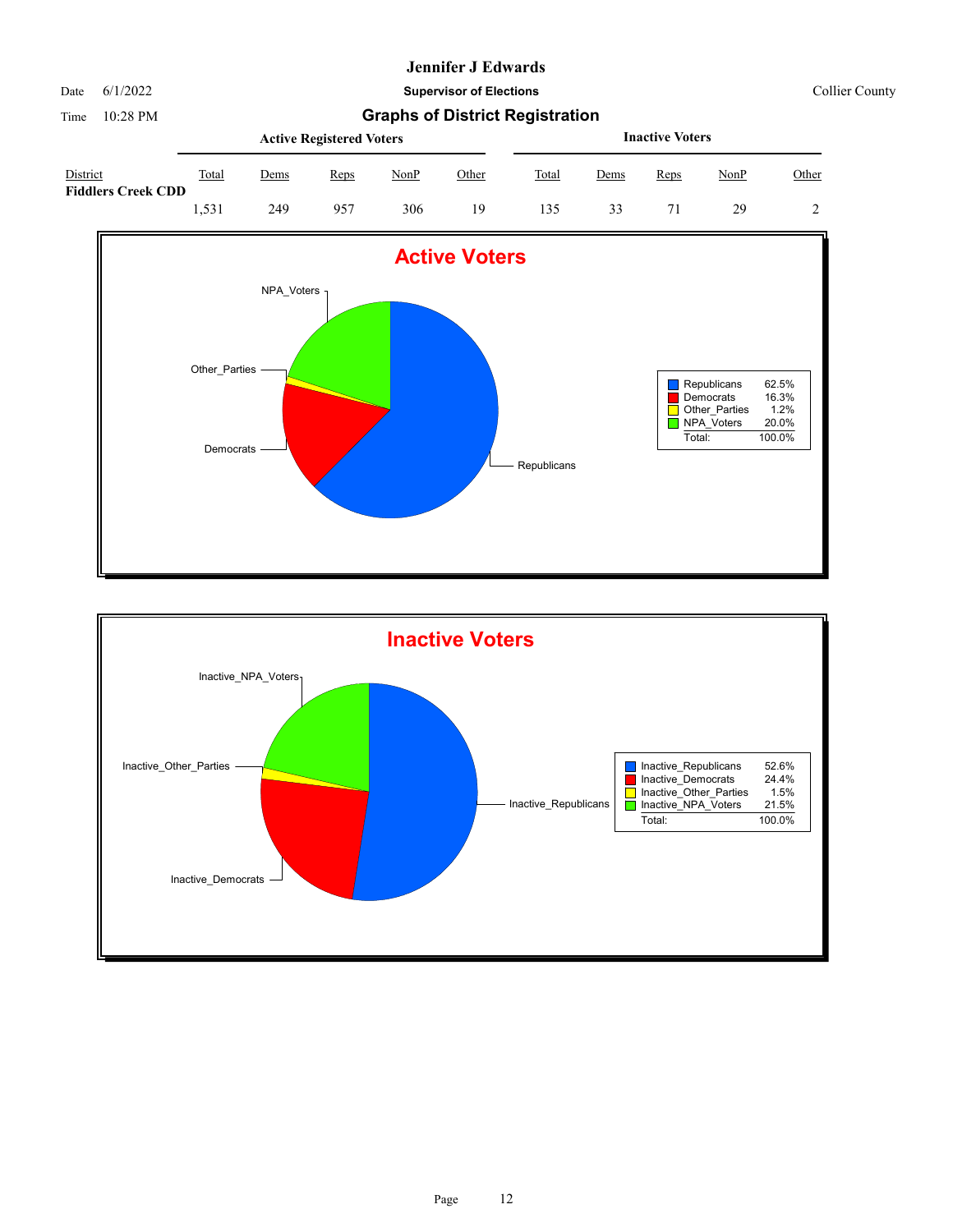Date 6/1/2022 **Supervisor of Elections** Collier County

|                                        | <b>Active Registered Voters</b><br>Total<br>NonP<br>Other<br>Reps<br>Dems |     |     |    |  |       | <b>Inactive Voters</b> |      |      |       |  |  |  |
|----------------------------------------|---------------------------------------------------------------------------|-----|-----|----|--|-------|------------------------|------|------|-------|--|--|--|
| District<br><b>Naples Heritage CDD</b> |                                                                           |     |     |    |  | Total | Dems                   | Reps | NonP | Other |  |  |  |
|                                        | 581                                                                       | 108 | 330 | 38 |  | 52    |                        | 28   |      |       |  |  |  |



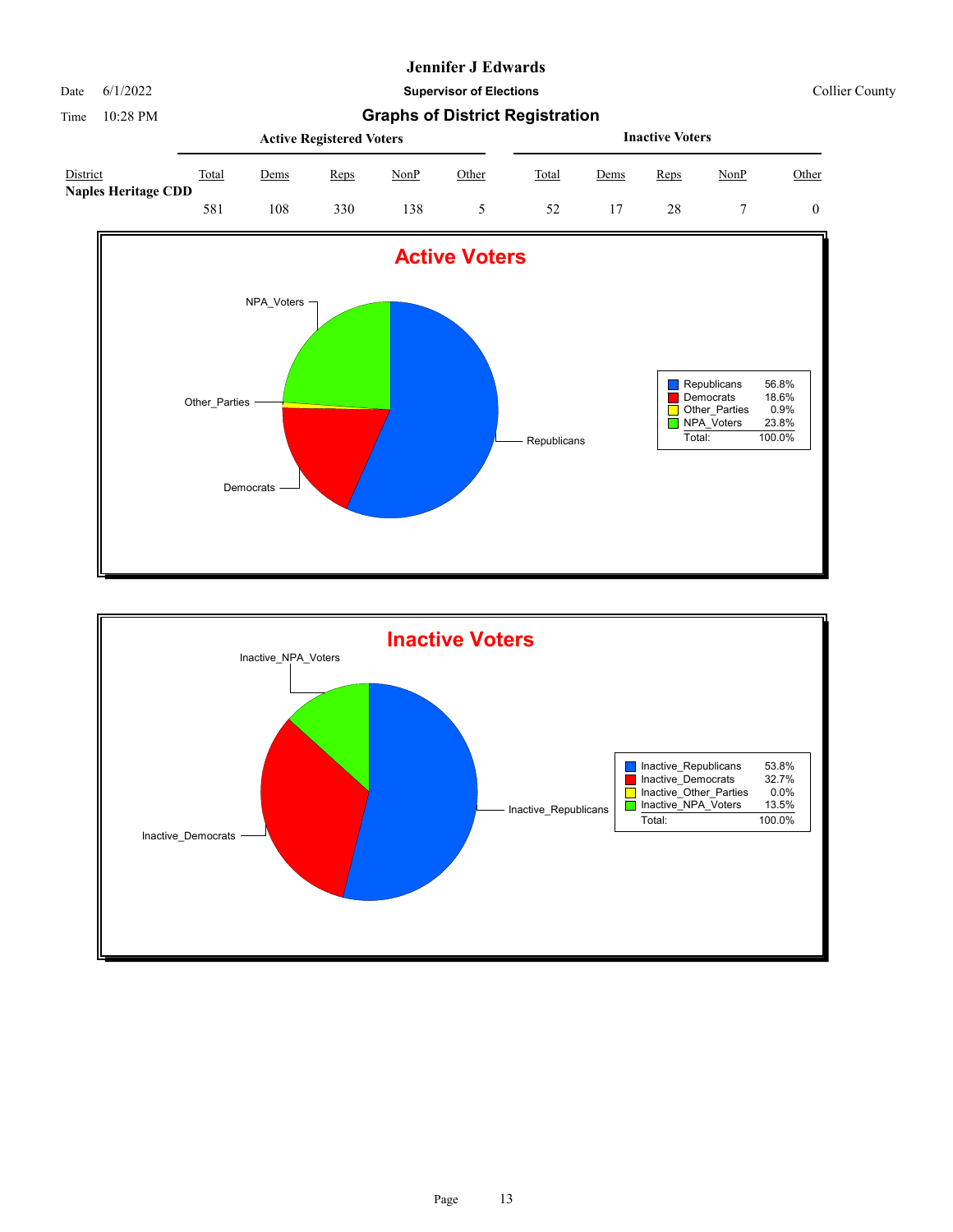Date 6/1/2022 **Supervisor of Elections** Collier County

|                                      |       |             | <b>Active Registered Voters</b> |             |       | <b>Inactive Voters</b> |             |      |             |       |  |
|--------------------------------------|-------|-------------|---------------------------------|-------------|-------|------------------------|-------------|------|-------------|-------|--|
| District<br><b>Cedar Hammock CDD</b> | Total | <u>Dems</u> | Reps                            | <u>NonP</u> | Other | Total                  | <u>Dems</u> | Reps | <u>NonP</u> | Other |  |
|                                      | 589   |             | 348                             | 19          | 10    | 57                     | 16          | 29   |             |       |  |



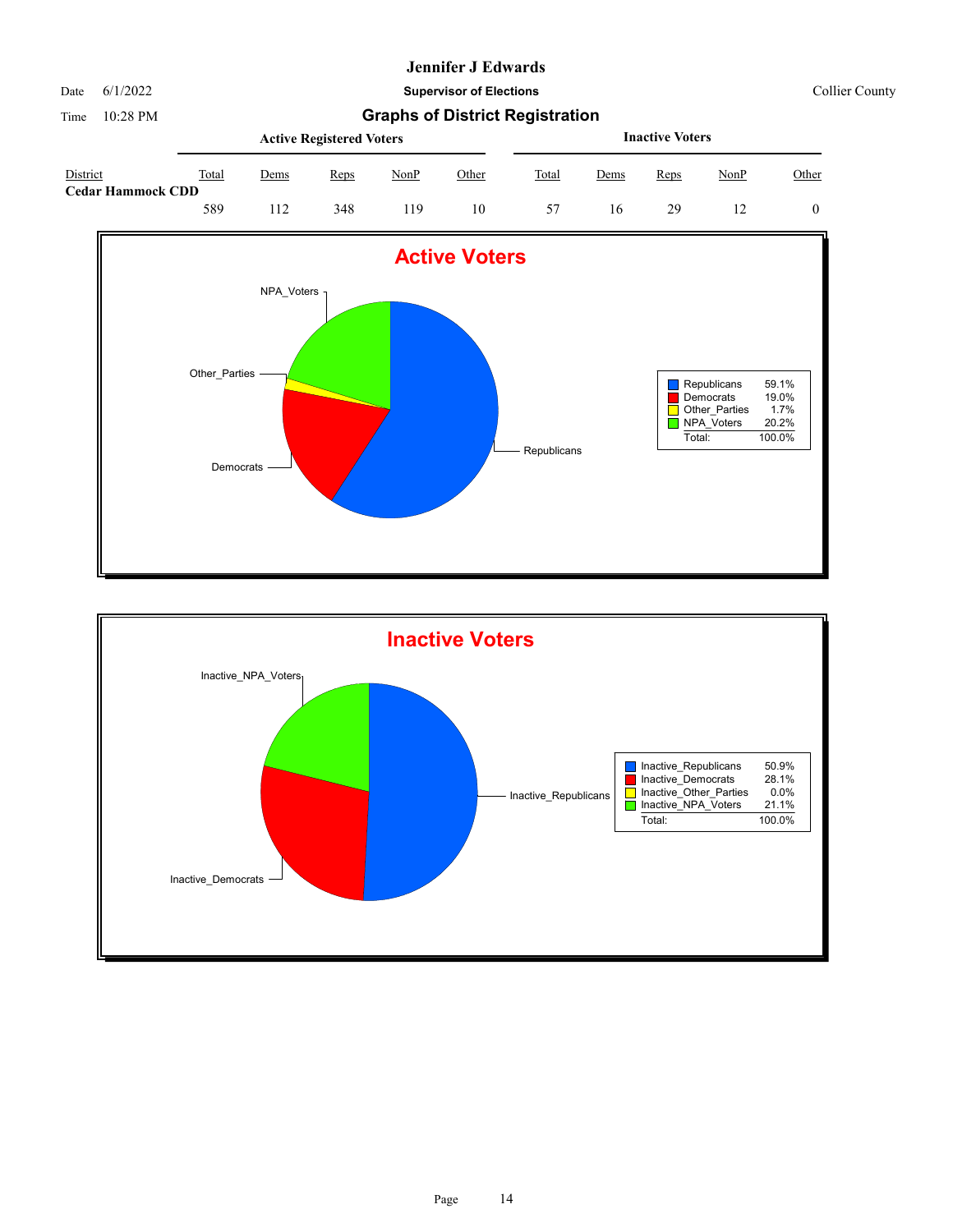Date 6/1/2022 **Supervisor of Elections** Collier County

Time 10:28 PM **Graphs of District Registration Active Registered Voters**





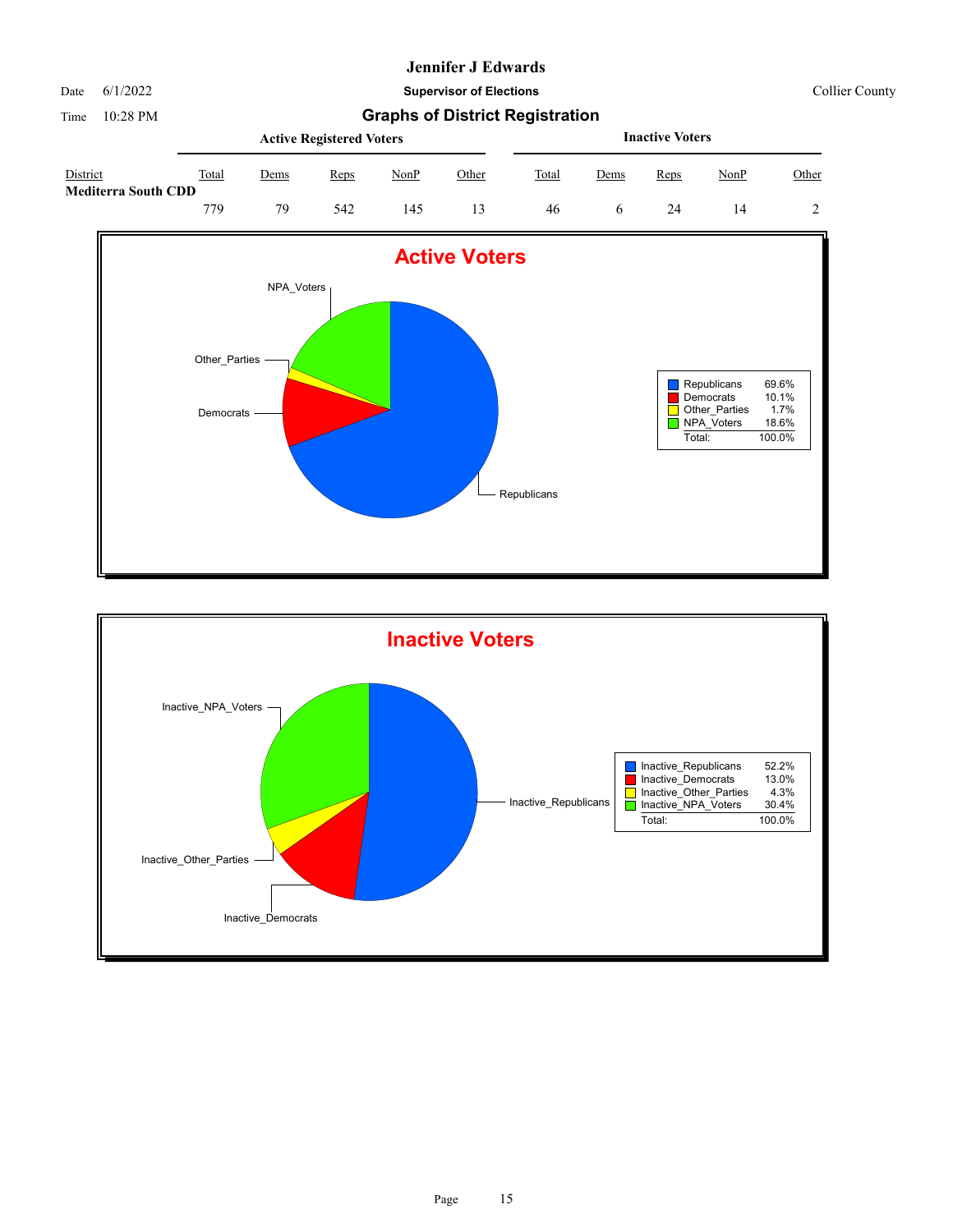Time 10:28 PM **Graphs of District Registration**

#### Date 6/1/2022 **Supervisor of Elections** Collier County

|                                   |       |      | <b>Active Registered Voters</b> |      | <b>Inactive Voters</b> |       |      |      |      |              |
|-----------------------------------|-------|------|---------------------------------|------|------------------------|-------|------|------|------|--------------|
| District<br><b>Talis Park CDD</b> | Total | Dems | Reps                            | NonP | Other                  | Total | Dems | Reps | NonP | <u>Other</u> |
|                                   | 594   | 63   | 430                             | 95   | O                      | 33    |      | 20   | 10   |              |



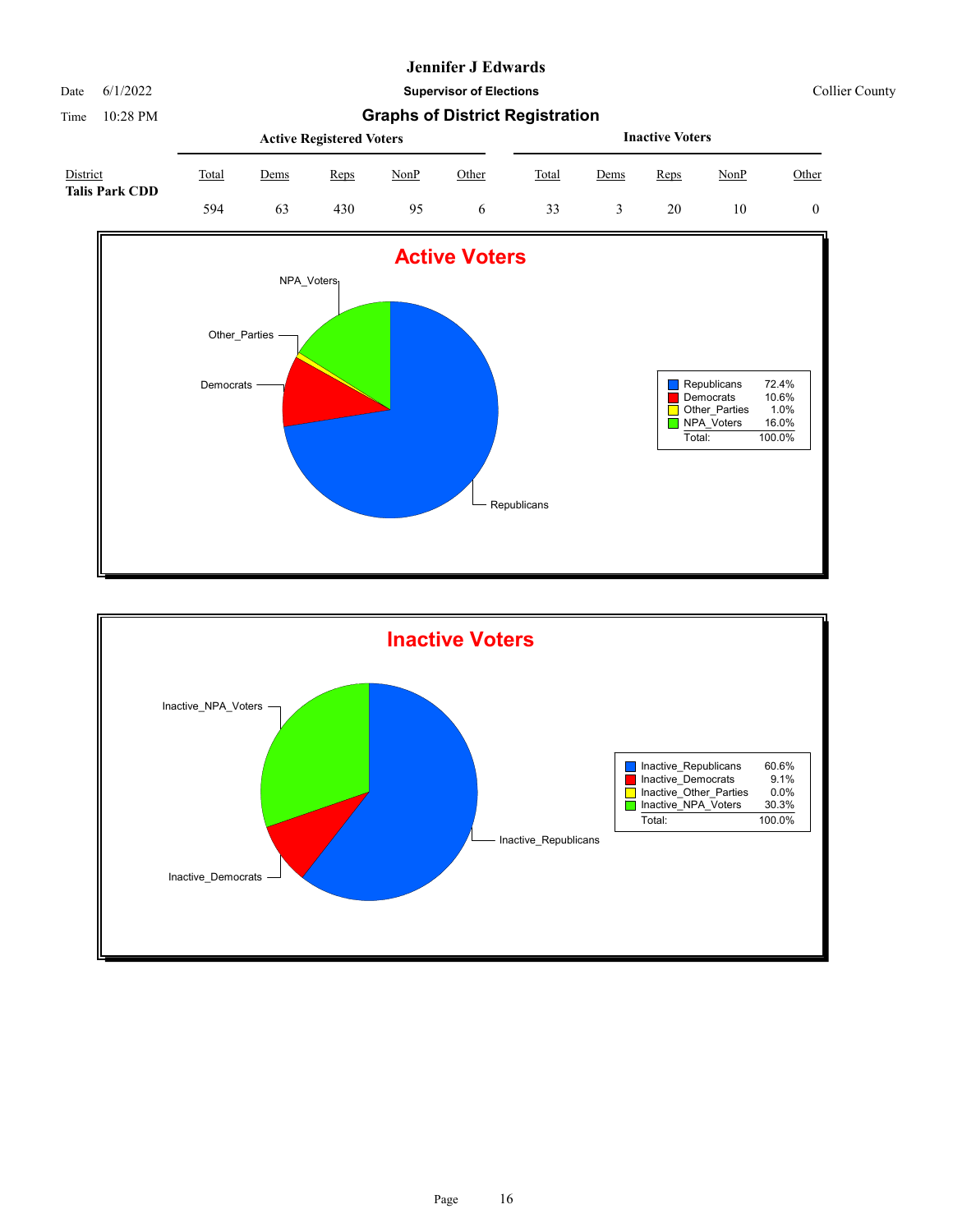Date 6/1/2022 **Supervisor of Elections** Collier County

|                                    | <b>Active Registered Voters</b> |             |      |      |       |       | <b>Inactive Voters</b> |      |      |       |  |  |
|------------------------------------|---------------------------------|-------------|------|------|-------|-------|------------------------|------|------|-------|--|--|
| District<br><b>Verona Walk CDD</b> | Total                           | <u>Dems</u> | Reps | NonP | Other | Total | <u>Dems</u>            | Reps | NonP | Other |  |  |
|                                    | 2,349                           | 525         | .253 | 538  | 33    | 199   | 48                     | 80   | 69   |       |  |  |



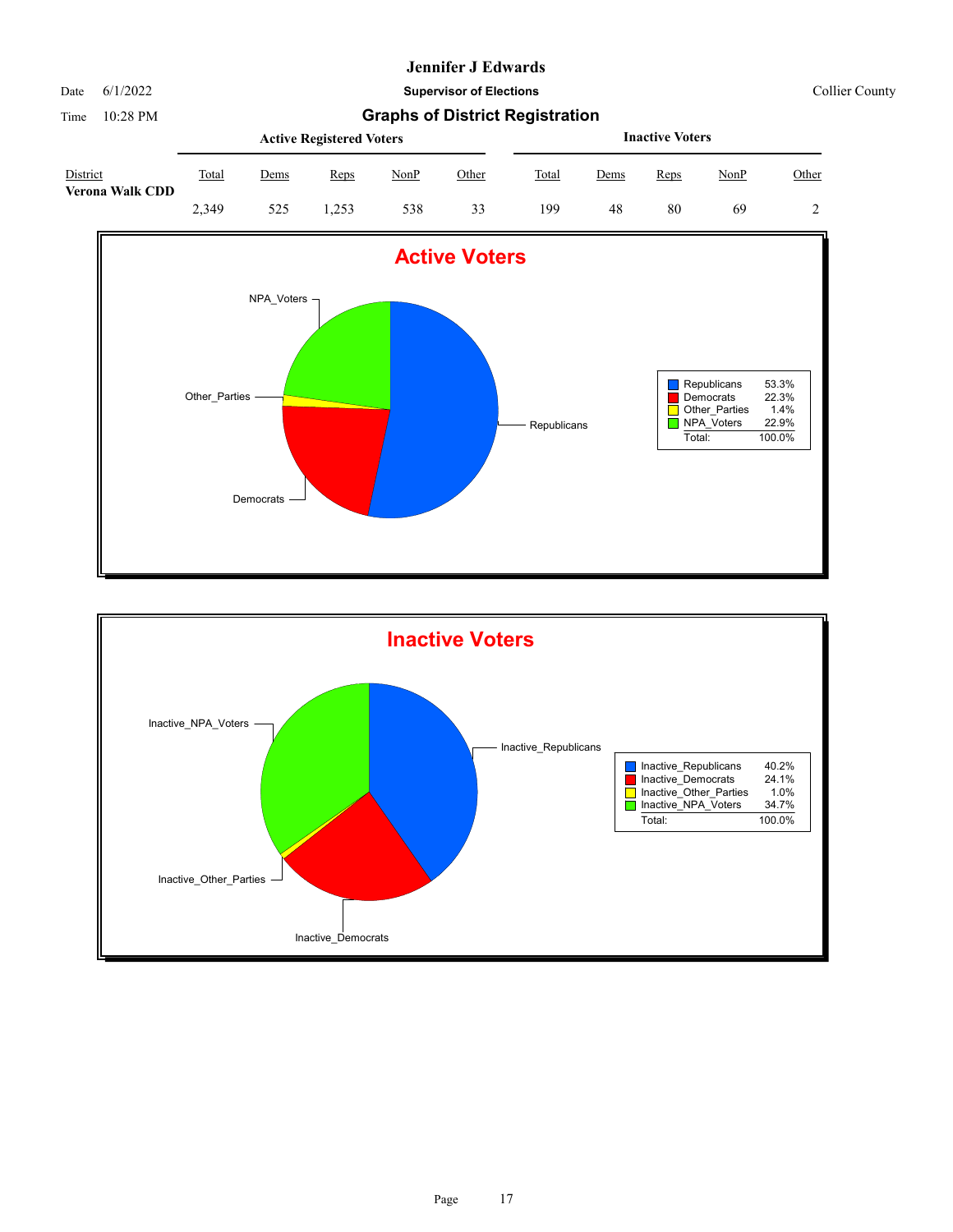

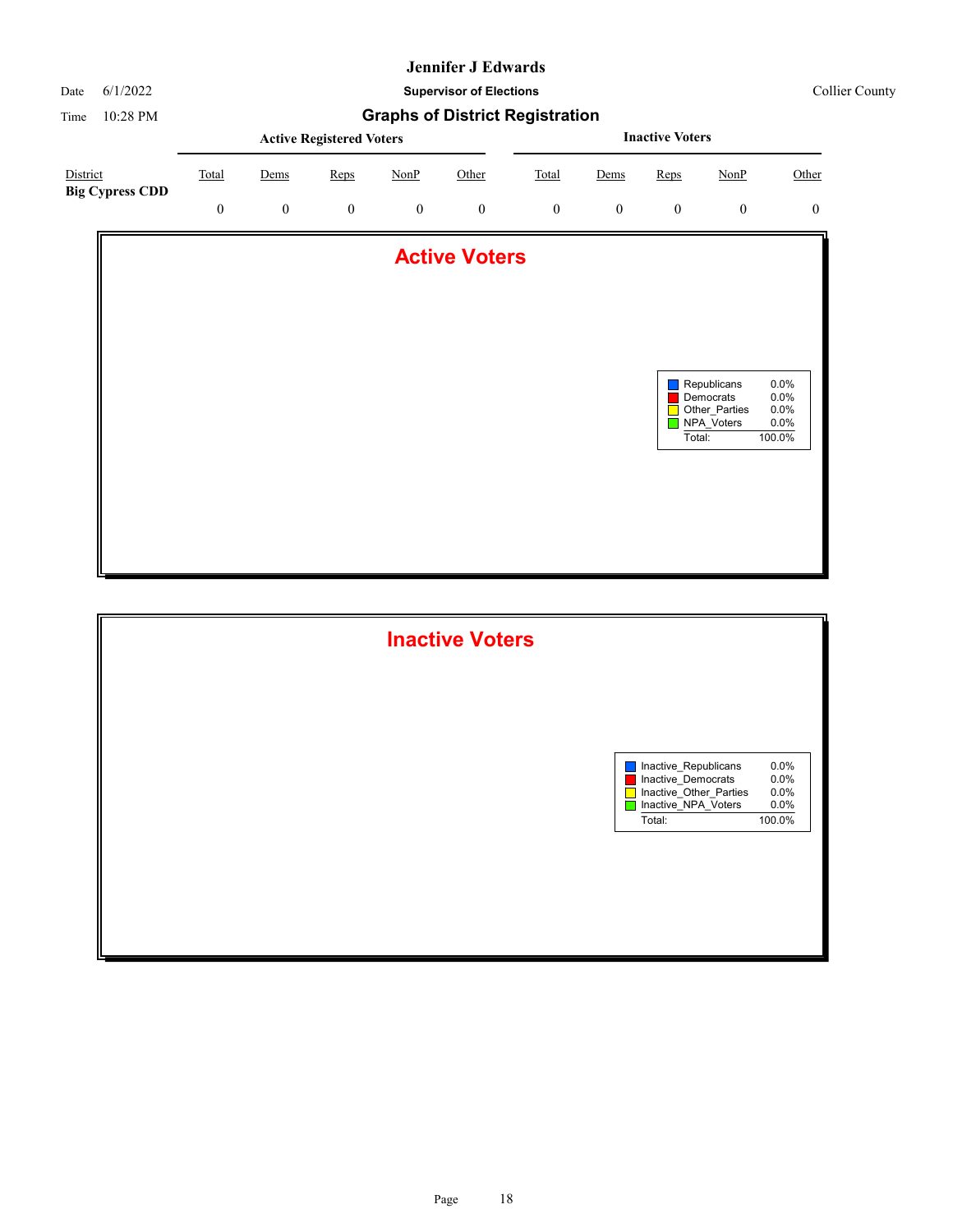Time 10:28 PM

Date 6/1/2022 **Supervisor of Elections** Collier County

|  | <b>Graphs of District Registration</b> |  |
|--|----------------------------------------|--|
|--|----------------------------------------|--|

| District<br><b>Quarry CDD</b> | <b>Active Registered Voters</b> |             |             |      |       |       | <b>Inactive Voters</b> |      |      |       |  |
|-------------------------------|---------------------------------|-------------|-------------|------|-------|-------|------------------------|------|------|-------|--|
|                               | Total                           | <u>Dems</u> | <b>Reps</b> | NonP | Other | Total | Dems                   | Reps | NonP | Other |  |
|                               | .080                            | 131         | 705         | 228  | 16    | 85    | 20                     | -47  |      |       |  |



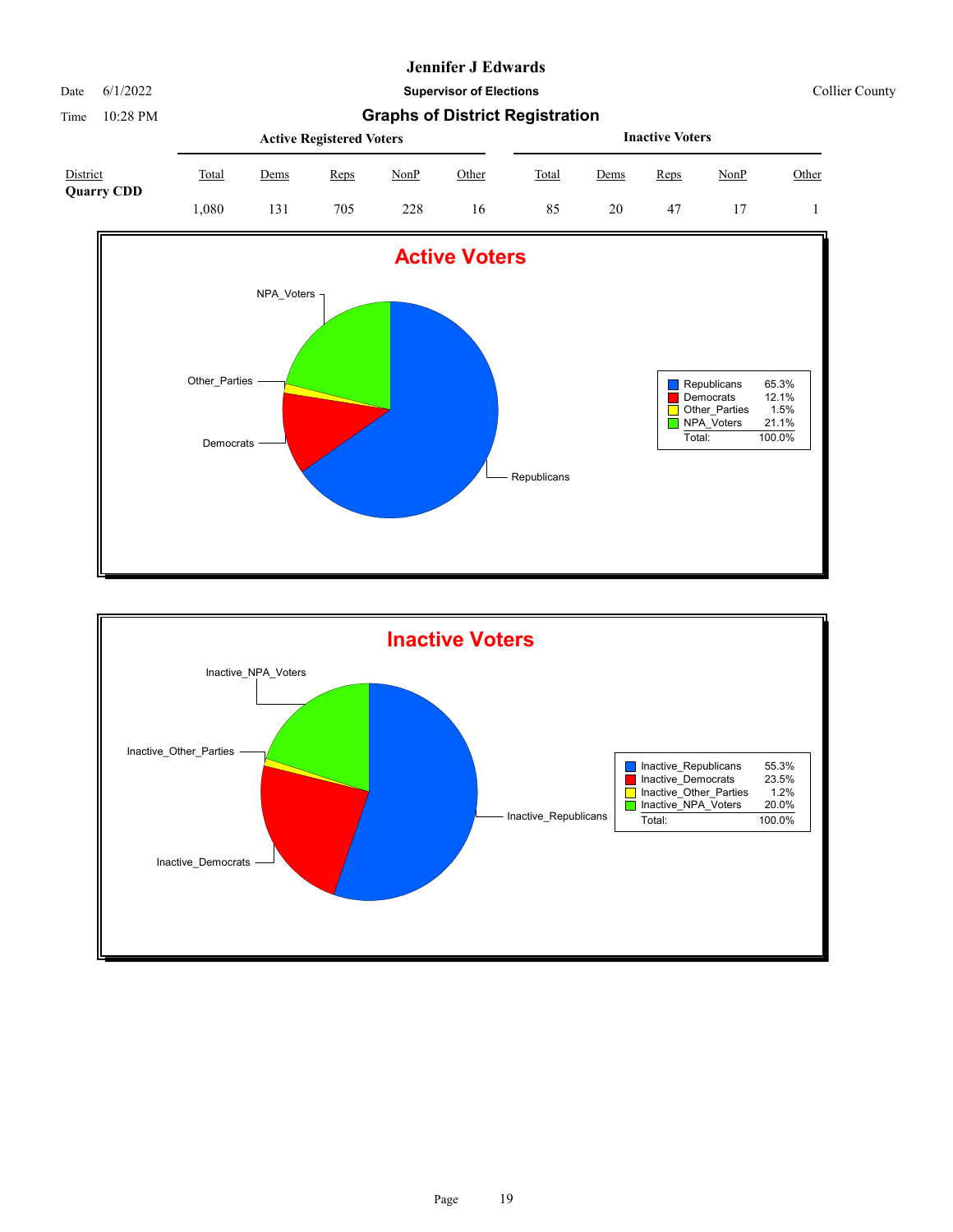Time 10:28 PM

Date 6/1/2022 **Supervisor of Elections** Collier County

|  |  | <b>Graphs of District Registration</b> |
|--|--|----------------------------------------|
|--|--|----------------------------------------|

|                                 | <b>Active Registered Voters</b> |      |      |      |       |       | <b>Inactive Voters</b> |      |      |       |  |  |
|---------------------------------|---------------------------------|------|------|------|-------|-------|------------------------|------|------|-------|--|--|
| District<br><b>Flow Way CDD</b> | Total                           | Dems | Reps | NonP | Other | Total | Dems                   | Reps | NonP | Other |  |  |
|                                 | .235                            | 185  | 772  | 258  | 20    | 51    |                        |      |      |       |  |  |



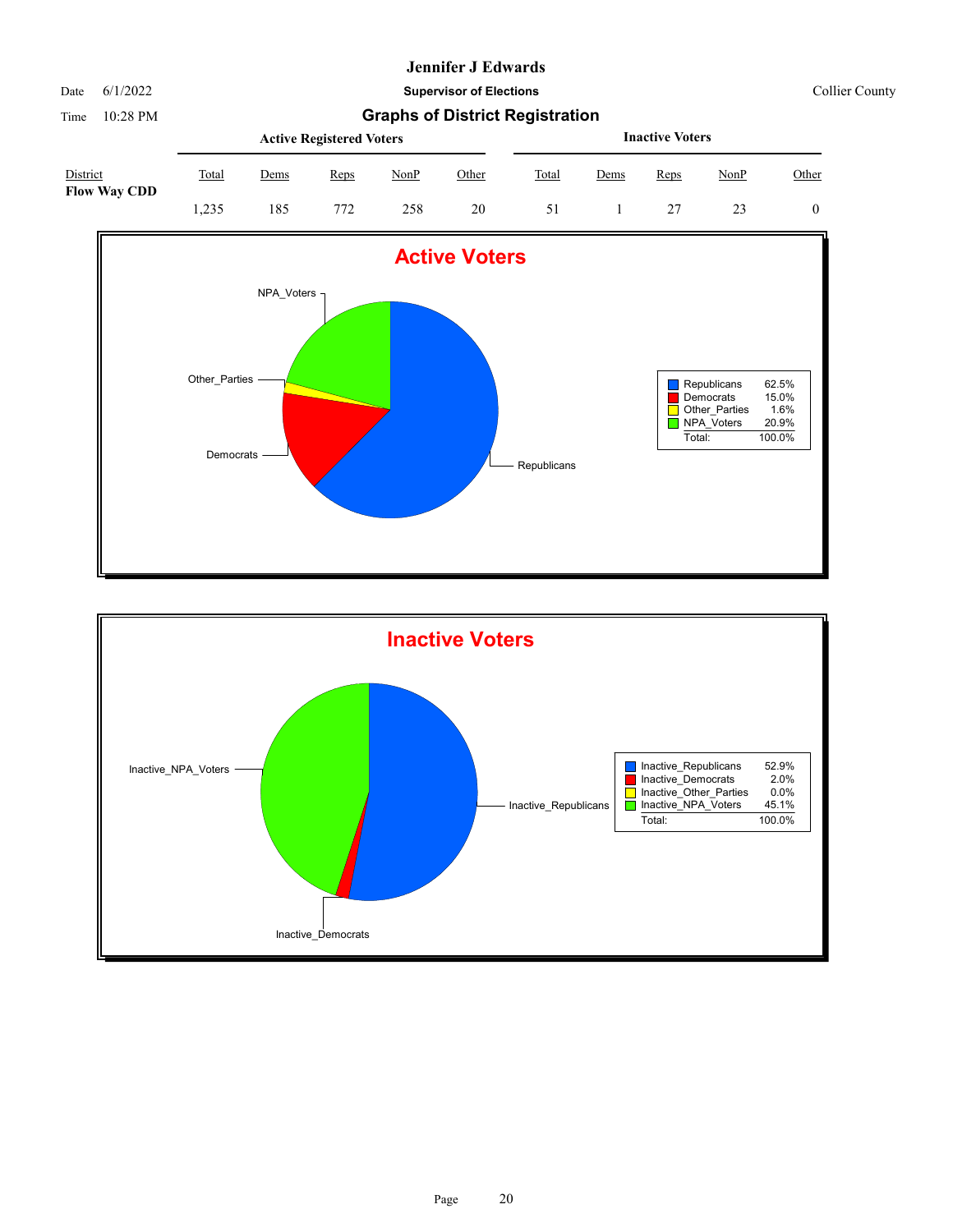Date 6/1/2022 **Supervisor of Elections** Collier County

|                                          |       | <b>Active Registered Voters</b> |      |      |       |       |             | <b>Inactive Voters</b> |             |       |  |  |  |
|------------------------------------------|-------|---------------------------------|------|------|-------|-------|-------------|------------------------|-------------|-------|--|--|--|
| District<br><b>Wentworth Estates CDD</b> | Total | <u>Dems</u>                     | Reps | NonP | Other | Total | <u>Dems</u> | Reps                   | <u>NonP</u> | Other |  |  |  |
|                                          | 969   | 70                              | 566  | 214  | 19    | 94    | 15          |                        |             |       |  |  |  |



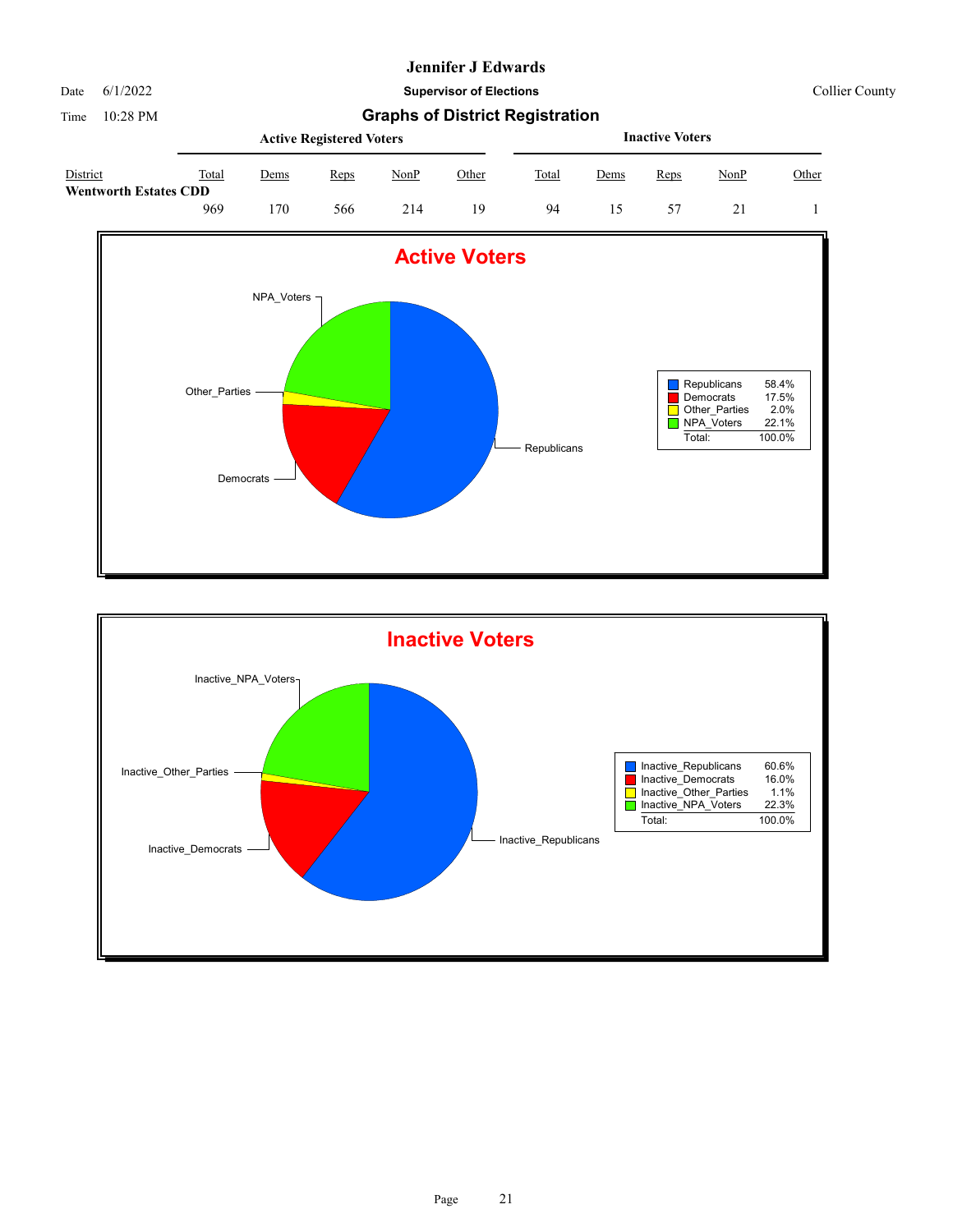Date 6/1/2022 **Supervisor of Elections** Collier County

|                                         | <b>Active Registered Voters</b> |      |      |      |              |       | <b>Inactive Voters</b> |      |      |       |  |  |
|-----------------------------------------|---------------------------------|------|------|------|--------------|-------|------------------------|------|------|-------|--|--|
| District<br><b>Fiddlers Creek 2 CDD</b> | Total                           | Dems | Reps | NonP | <u>Other</u> | Total | <u>Dems</u>            | Reps | NonP | Other |  |  |
|                                         | .209                            |      | 765  | 254  | 19           | 97    |                        | 56   |      |       |  |  |



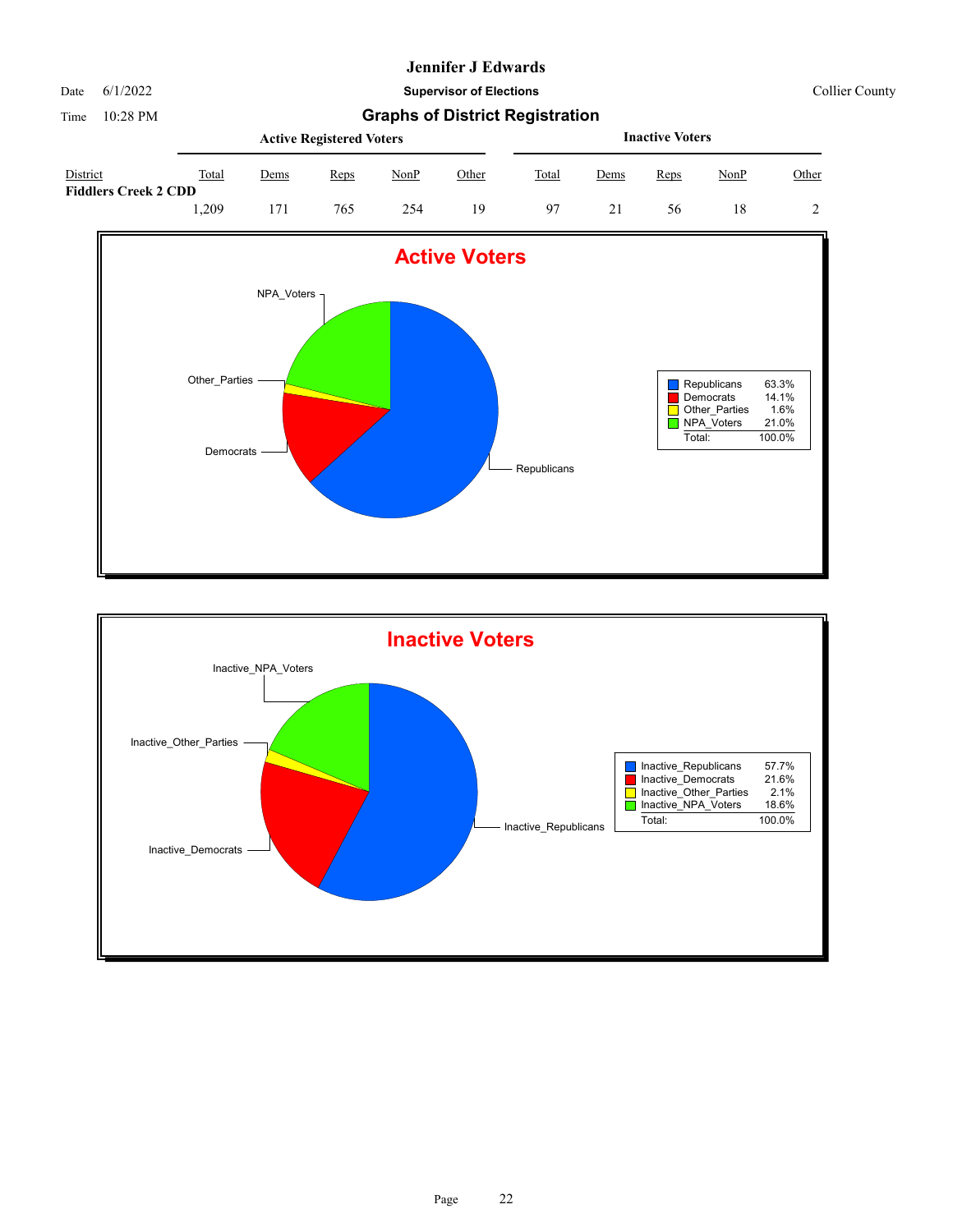Date 6/1/2022 **Supervisor of Elections** Collier County

|                                     | <b>Active Registered Voters</b> |      |      |      |       |       | <b>Inactive Voters</b> |      |      |       |  |  |
|-------------------------------------|---------------------------------|------|------|------|-------|-------|------------------------|------|------|-------|--|--|
| District<br><b>Heritage Bay CDD</b> | Total                           | Dems | Reps | NonP | Other | Total | Dems                   | Reps | NonP | Other |  |  |
|                                     | 800                             | 145  | 479  | 168  |       | 43    |                        |      |      |       |  |  |



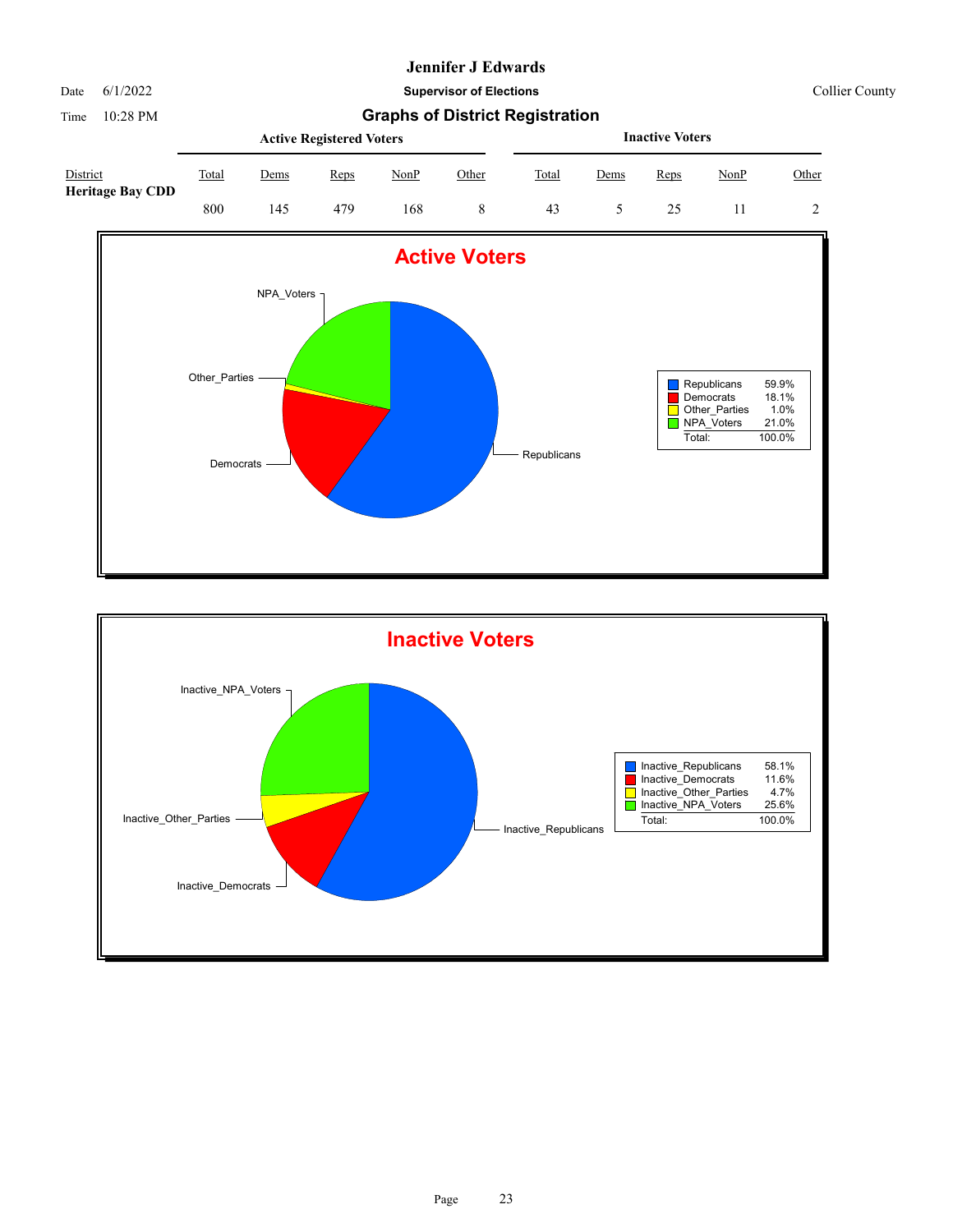Date 6/1/2022 **Supervisor of Elections** Collier County

|                                       | <b>Active Registered Voters</b> |      |      |      |       |       | <b>Inactive Voters</b> |      |             |       |  |  |
|---------------------------------------|---------------------------------|------|------|------|-------|-------|------------------------|------|-------------|-------|--|--|
| District<br><b>Naples Reserve CDD</b> | Total                           | Dems | Reps | NonP | Other | Total | <u>Dems</u>            | Reps | <u>NonP</u> | Other |  |  |
|                                       | .,190                           | 204  | 703  | 249  | 34    | 67    | 16                     | 40   | 10          |       |  |  |



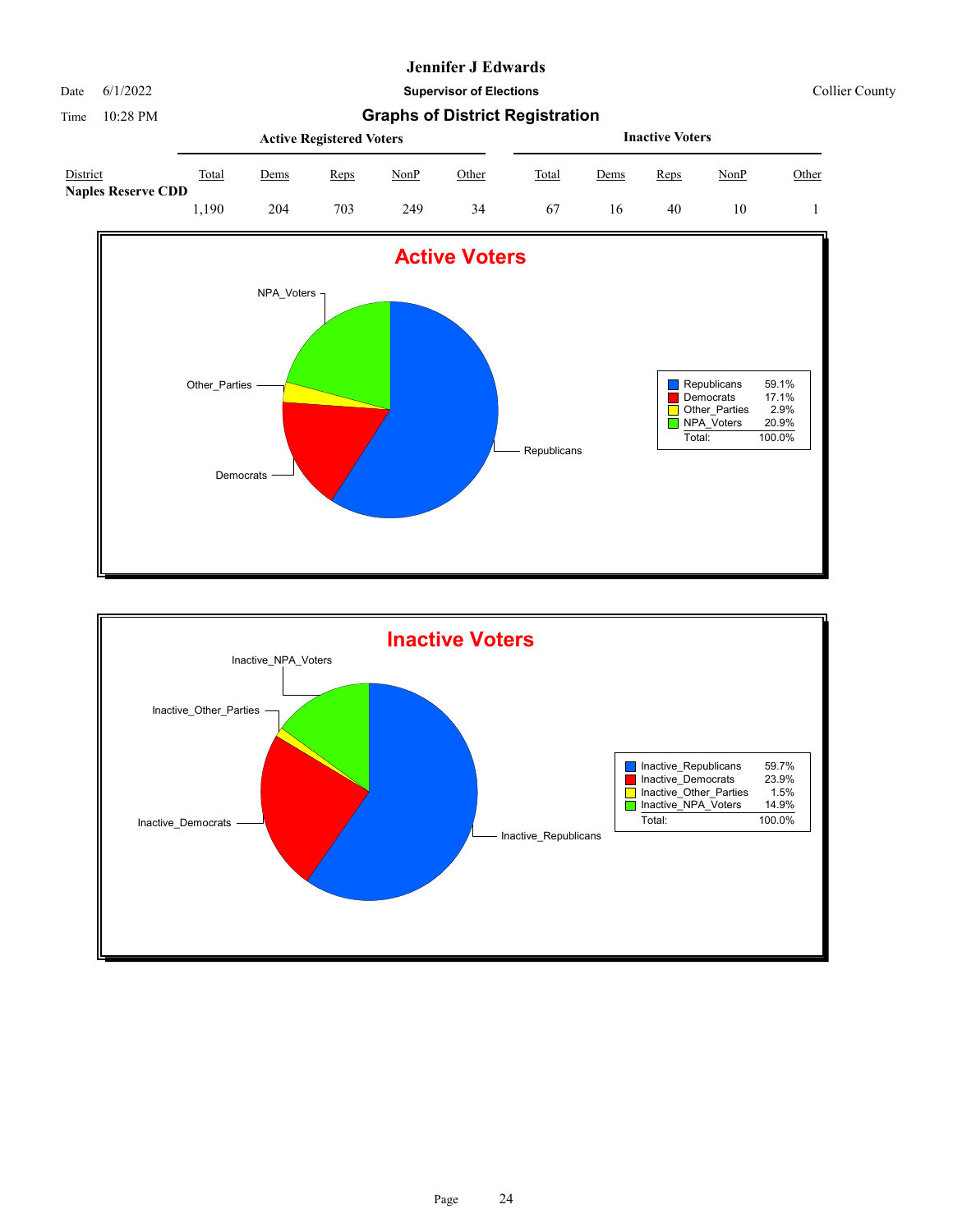Date 6/1/2022 **Supervisor of Elections** Collier County

|                                       | <b>Active Registered Voters</b> |                         |      |      |              |       | <b>Inactive Voters</b> |      |      |       |  |  |
|---------------------------------------|---------------------------------|-------------------------|------|------|--------------|-------|------------------------|------|------|-------|--|--|
| District<br><b>Hacienda Lakes CDD</b> | Total                           | Dems                    | Reps | NonP | <u>Other</u> | Total | <u>Dems</u>            | Reps | NonP | Other |  |  |
|                                       | .132                            | 224<br>608<br>275<br>25 |      |      |              |       | 24                     | 32   |      |       |  |  |



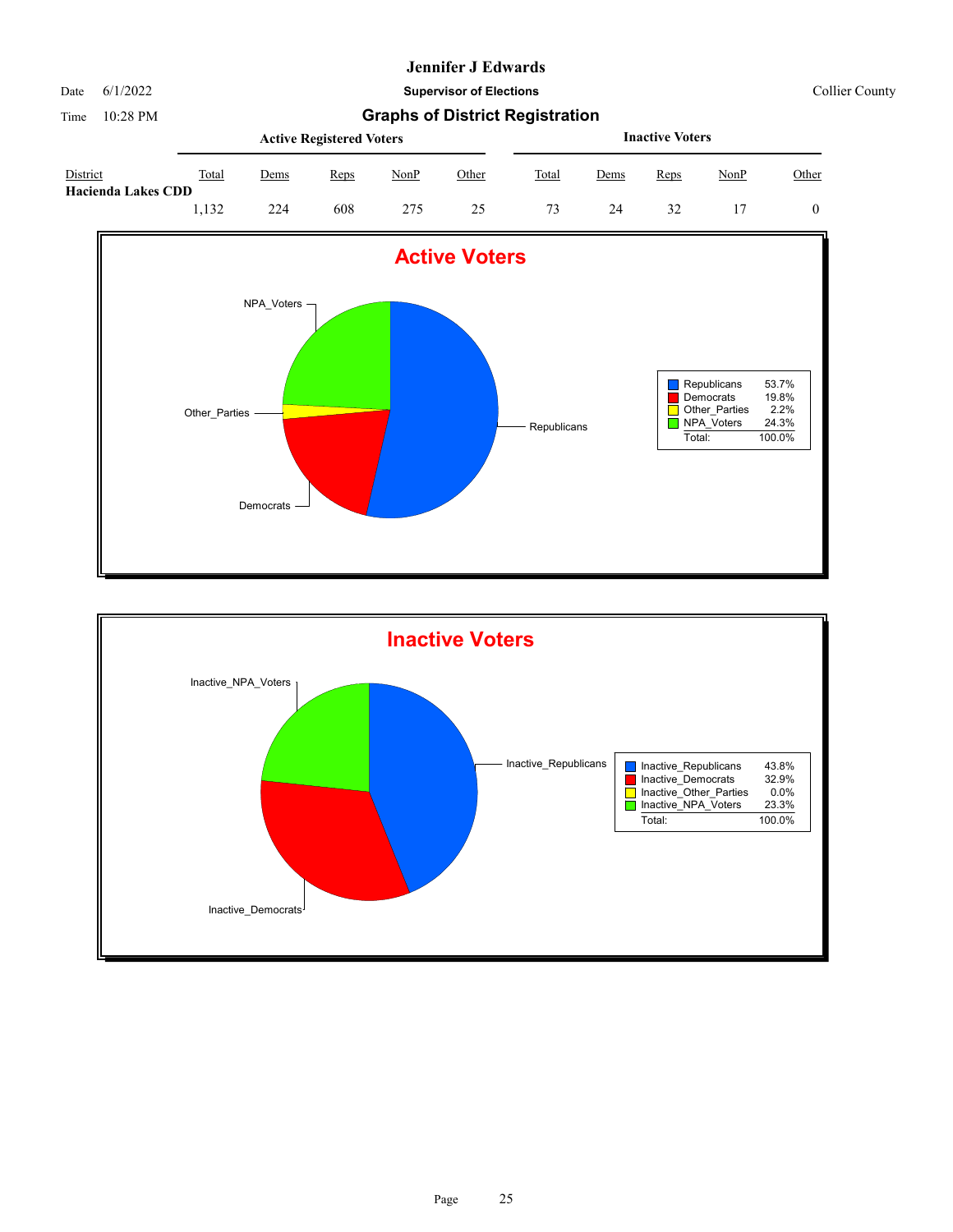Date 6/1/2022 **Supervisor of Elections** Collier County

|                                          | <b>Active Registered Voters</b> |      |       |       |       |       | <b>Inactive Voters</b> |      |      |       |  |  |
|------------------------------------------|---------------------------------|------|-------|-------|-------|-------|------------------------|------|------|-------|--|--|
| District<br><b>Ave Maria Stewardship</b> | Total                           | Dems | Reps  | NonP  | Other | Total | Dems                   | Reps | NonP | Other |  |  |
|                                          | 4.682                           | .019 | 2.455 | . 139 | 69    | 535   | 84                     | 285  | 159  |       |  |  |



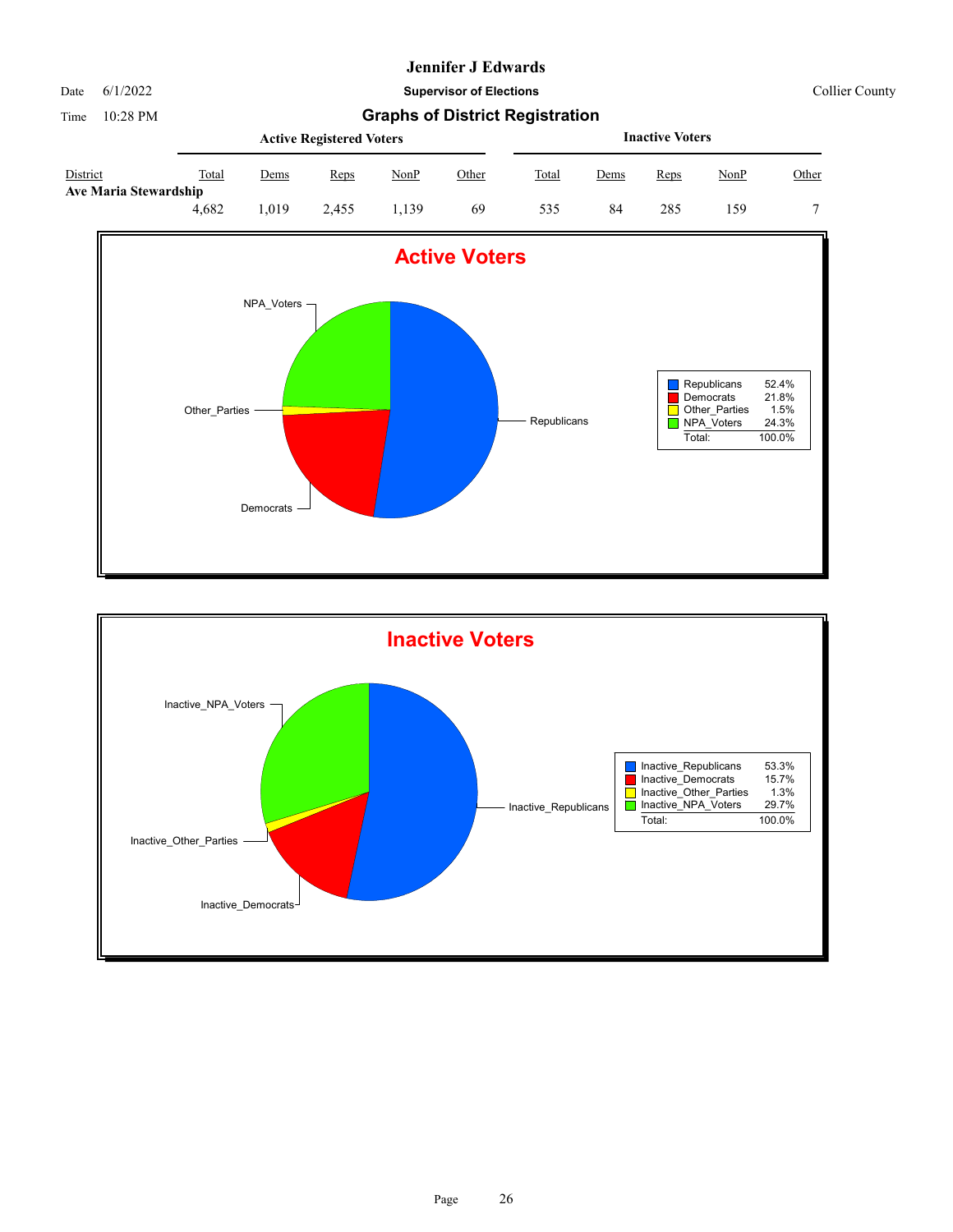Date 6/1/2022 **Supervisor of Elections** Collier County

|                                        |       |      | <b>Active Registered Voters</b> |      |       | <b>Inactive Voters</b> |      |      |      |       |  |
|----------------------------------------|-------|------|---------------------------------|------|-------|------------------------|------|------|------|-------|--|
| District<br><b>Winding Cypress CDD</b> | Total | Dems | Reps                            | NonP | Other | Total                  | Dems | Reps | NonP | Other |  |
|                                        | 896   | 78   | 527                             | 183  |       | 42                     | 13   |      |      |       |  |



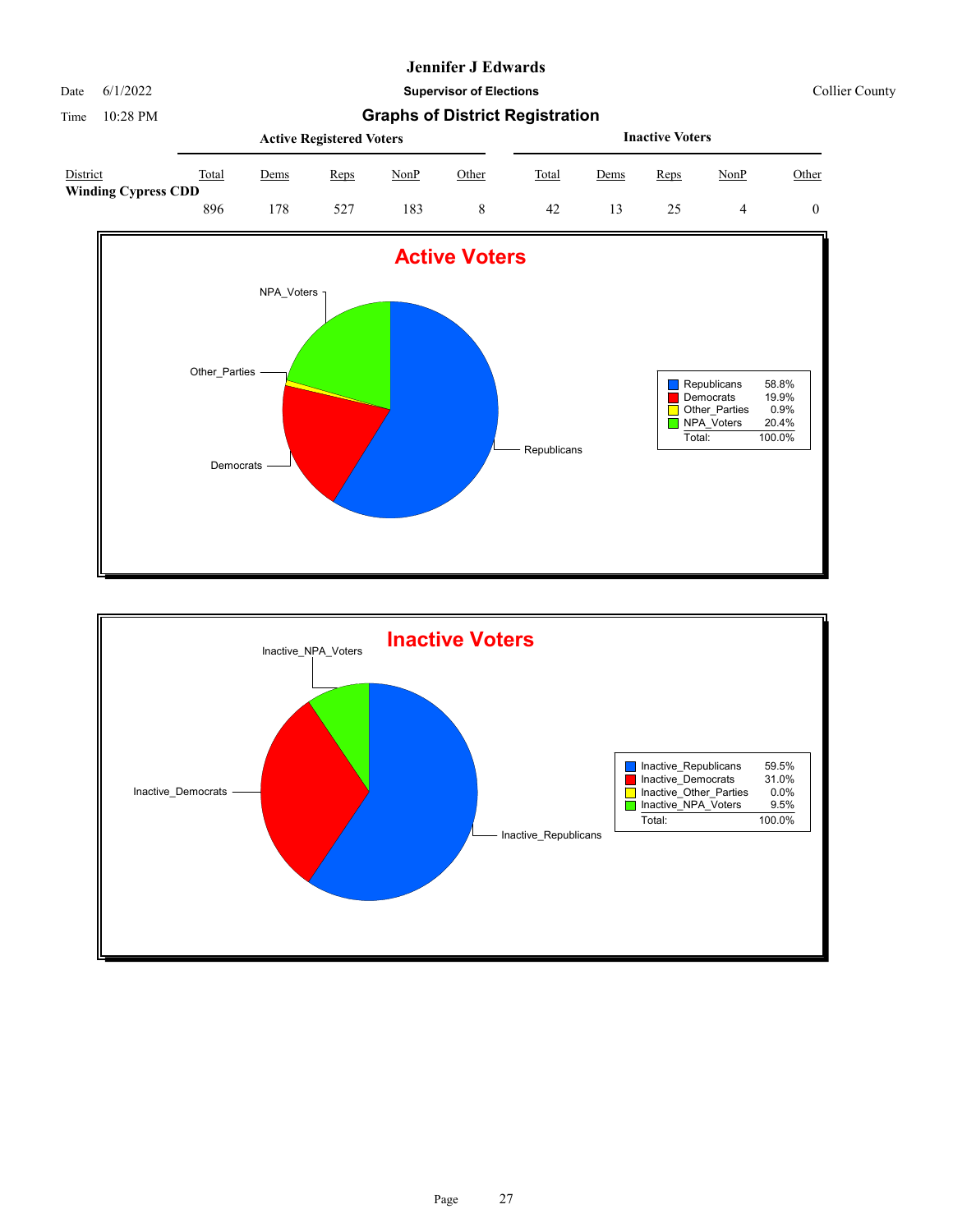Date 6/1/2022 **Supervisor of Elections** Collier County

|                                                 |       |      | <b>Active Registered Voters</b> |      |              |       |             | <b>Inactive Voters</b> |             |       |
|-------------------------------------------------|-------|------|---------------------------------|------|--------------|-------|-------------|------------------------|-------------|-------|
| <b>District</b><br>18th U.S. Congressional Dist | Total | Dems | Reps                            | NonP | <u>Other</u> | Total | <u>Dems</u> | Reps                   | <u>NonP</u> | Other |
|                                                 | 988   | 525  | 190                             | 268  |              | 225   | !18         | 39                     | 67          |       |



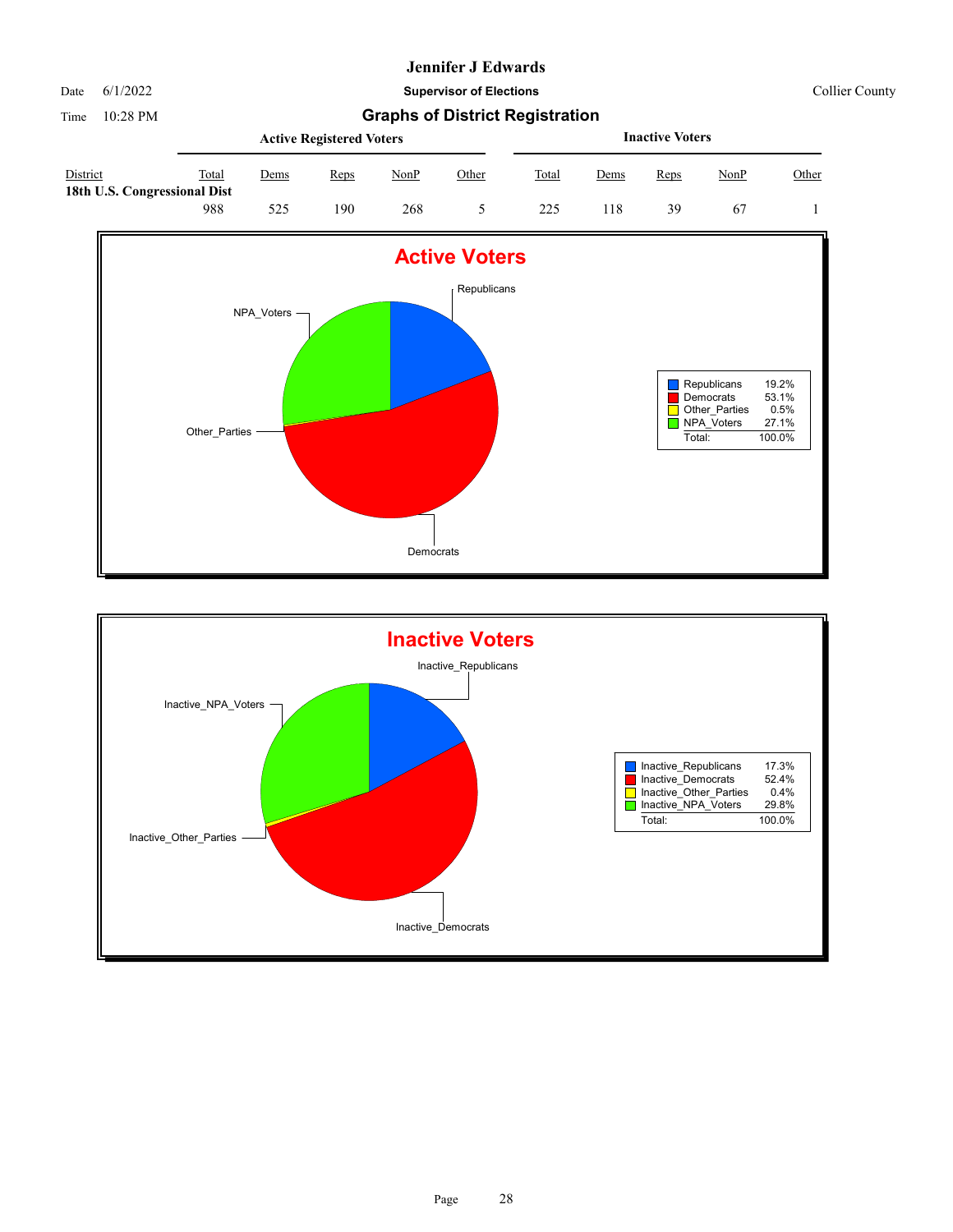

Date 6/1/2022 **Supervisor of Elections** Collier County

|                                          |         |        | <b>Active Registered Voters</b> |        | <b>Inactive Voters</b> |        |       |       |       |       |
|------------------------------------------|---------|--------|---------------------------------|--------|------------------------|--------|-------|-------|-------|-------|
| District<br>19th U.S. Congressional Dist | Total   | Dems   | Reps                            | NonP   | Other                  | Total  | Dems  | Reps  | NonP  | Other |
|                                          | 118.141 | 24,069 | 64.646                          | 27,687 | 1.739                  | 13.402 | 3.086 | 5.914 | 4.211 | 191   |



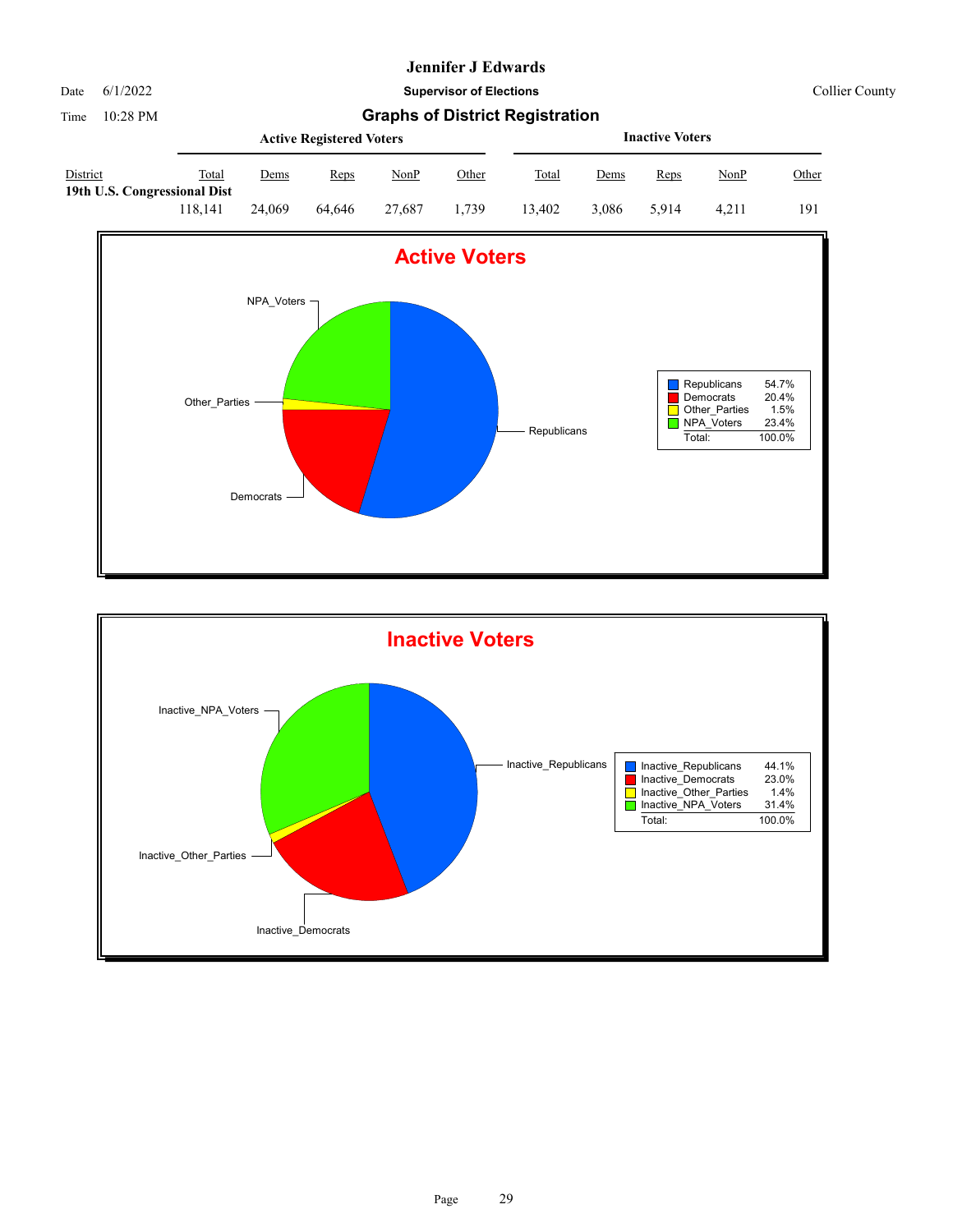

Date 6/1/2022 **Supervisor of Elections** Collier County

|                                                 |         |             | <b>Active Registered Voters</b> |        |       | <b>Inactive Voters</b> |             |       |       |       |  |
|-------------------------------------------------|---------|-------------|---------------------------------|--------|-------|------------------------|-------------|-------|-------|-------|--|
| <b>District</b><br>26th U.S. Congressional Dist | Total   | <u>Dems</u> | Reps                            | NonP   | Other | <b>Total</b>           | <u>Dems</u> | Reps  | NonP  | Other |  |
|                                                 | 127.994 | 31,349      | 61.273                          | 33.414 | 1.958 | 15.260                 | 4.217       | 5.536 | 5.331 | 176   |  |



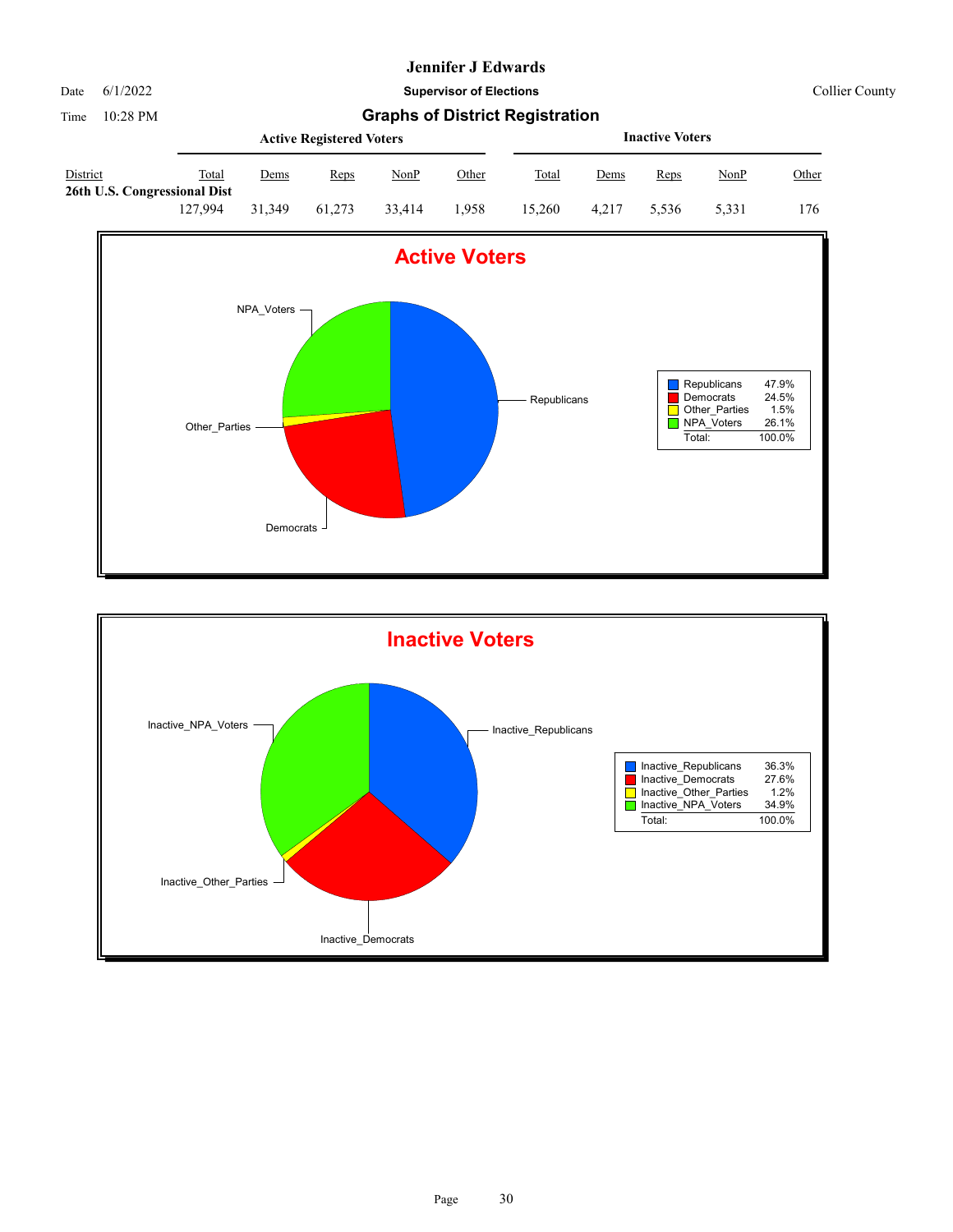Date 6/1/2022 **Supervisor of Elections** Collier County

Time 10:28 PM **Graphs of District Registration**

|                           |              |        | <b>Active Registered Voters</b> |        |       |        | <b>Inactive Voters</b> |       |             |       |  |  |
|---------------------------|--------------|--------|---------------------------------|--------|-------|--------|------------------------|-------|-------------|-------|--|--|
| <b>District</b><br>County | <b>Total</b> | Dems   | Reps                            | NonP   | Other | Total  | Dems                   | Reps  | <u>NonP</u> | Other |  |  |
|                           | 216,170      | 51,008 | 106,903                         | 54.926 | 3,333 | 25,775 | 6.832                  | 9.858 | 8.748       | 337   |  |  |



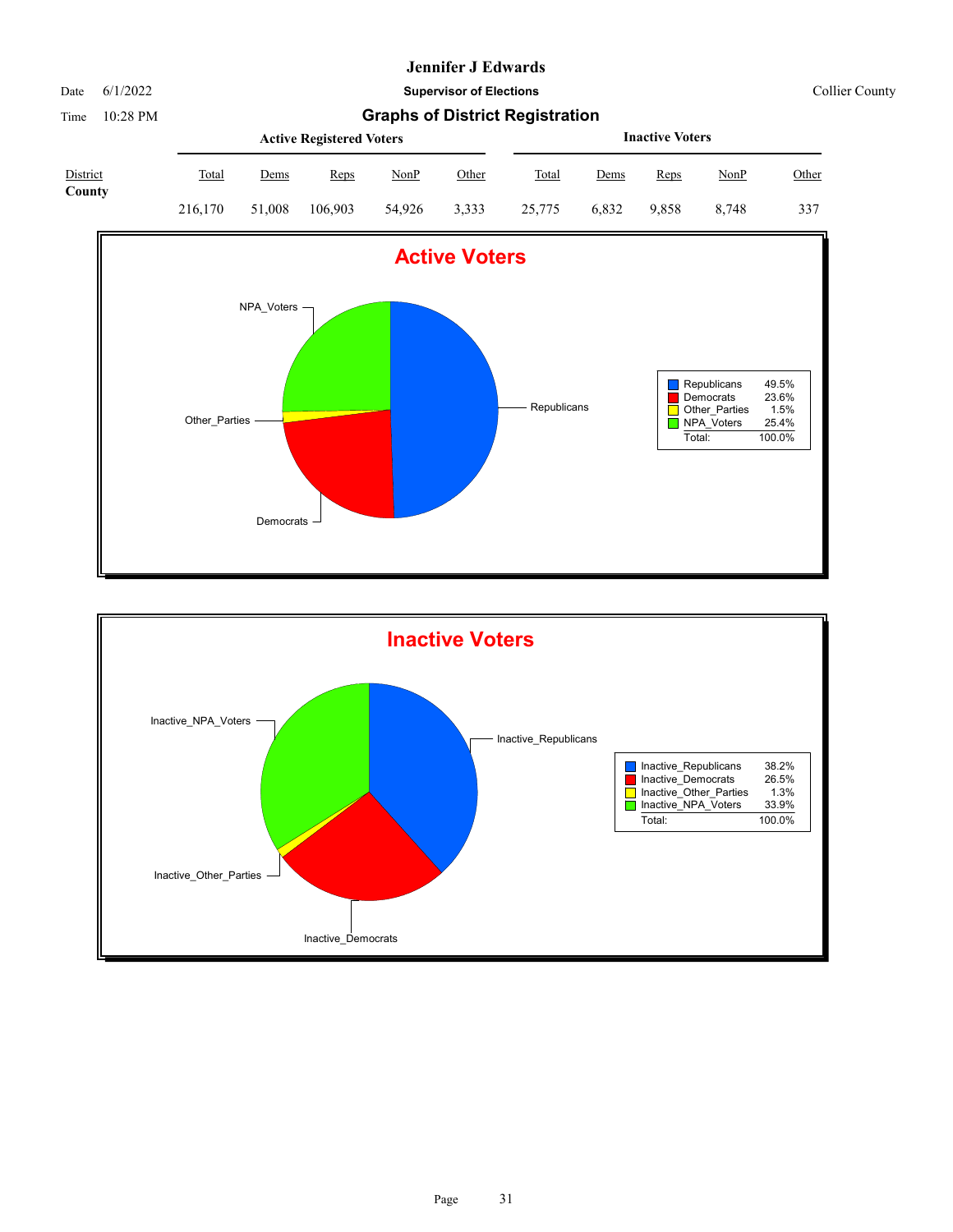#### Date 6/1/2022 **Supervisor of Elections** Collier County

|                                   |        |             | <b>Active Registered Voters</b> |       | <b>Inactive Voters</b> |       |             |      |             |       |
|-----------------------------------|--------|-------------|---------------------------------|-------|------------------------|-------|-------------|------|-------------|-------|
| District<br><b>City of Naples</b> | Total  | <u>Dems</u> | Reps                            | NonP  | <u>Other</u>           | Total | <u>Dems</u> | Reps | <u>NonP</u> | Other |
|                                   | 16.821 | 2.827       | 10.281                          | 3.467 | 246                    | 670   | 325         | 848  | 485         | 12    |



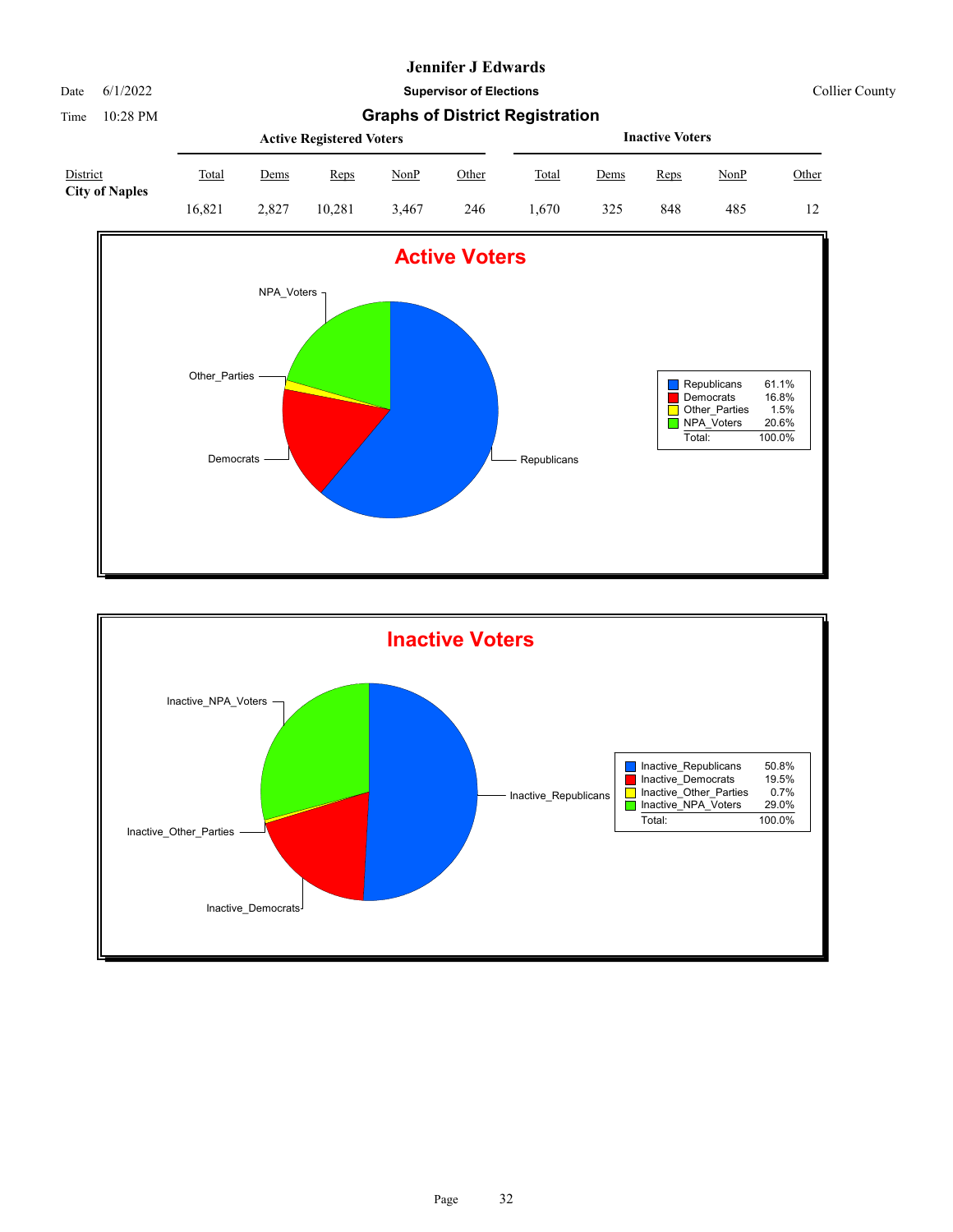Date 6/1/2022 **Supervisor of Elections** Collier County

|                                    |       |             | <b>Active Registered Voters</b> |      |       | <b>Inactive Voters</b> |             |      |      |       |  |
|------------------------------------|-------|-------------|---------------------------------|------|-------|------------------------|-------------|------|------|-------|--|
| District<br><b>Everglades City</b> | Total | <u>Dems</u> | Reps                            | NonP | Other | Total                  | <u>Dems</u> | Reps | NonP | Other |  |
|                                    | 275   | 48          | 155                             | 70   |       | 30                     |             |      |      |       |  |



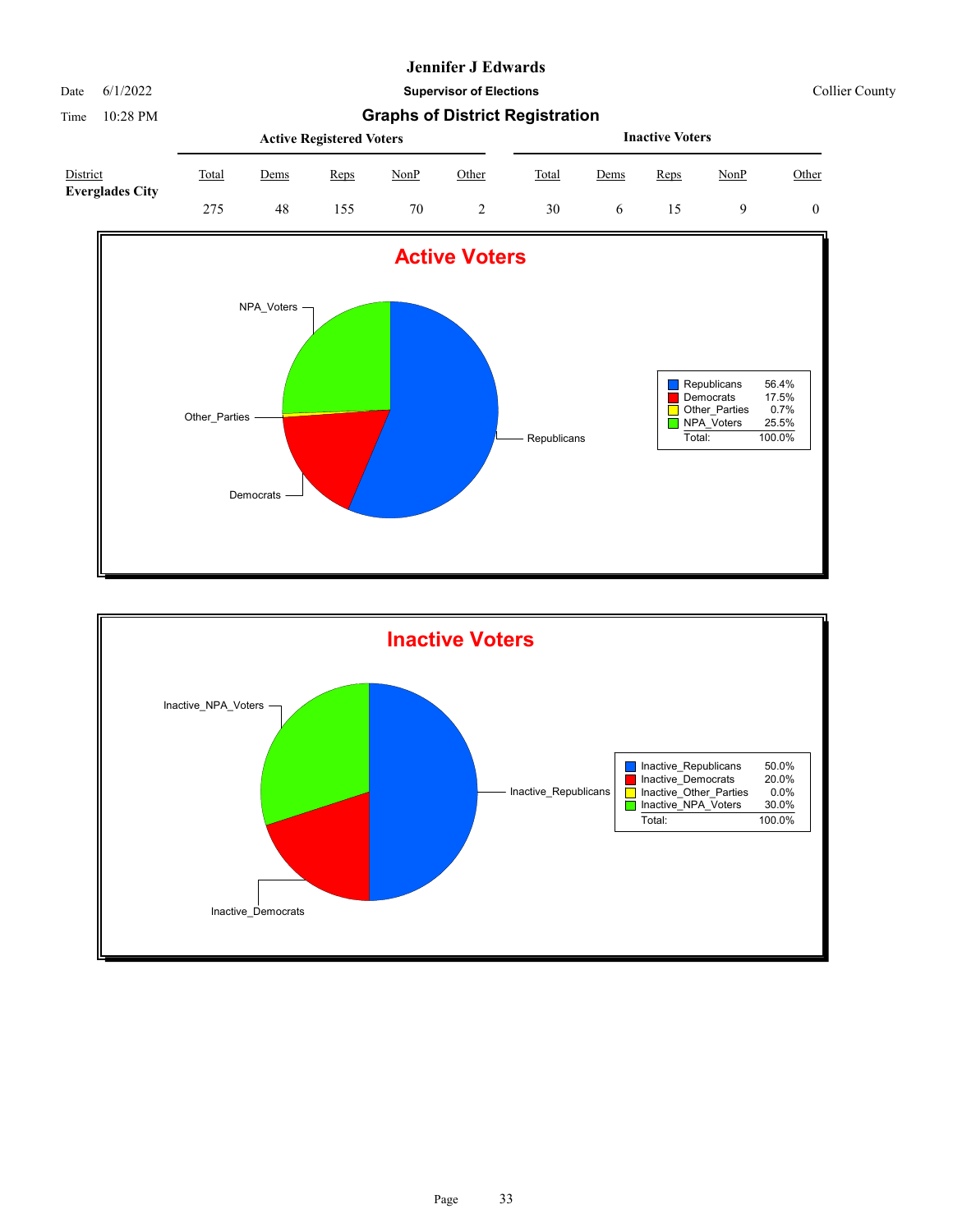Date 6/1/2022 **Supervisor of Elections** Collier County

Time 10:28 PM **Graphs of District Registration**

|                                 |              |             | <b>Active Registered Voters</b> |       |       | <b>Inactive Voters</b> |      |      |             |              |  |
|---------------------------------|--------------|-------------|---------------------------------|-------|-------|------------------------|------|------|-------------|--------------|--|
| District<br><b>Marco Island</b> | <b>Total</b> | <u>Dems</u> | Reps                            | NonP  | Other | <b>Total</b>           | Dems | Reps | <u>NonP</u> | <u>Other</u> |  |
|                                 | 13.857       | 2.060       | 8.770                           | 2.906 | 121   | .412                   | 258  | 768  | 367         | 19           |  |





Page 34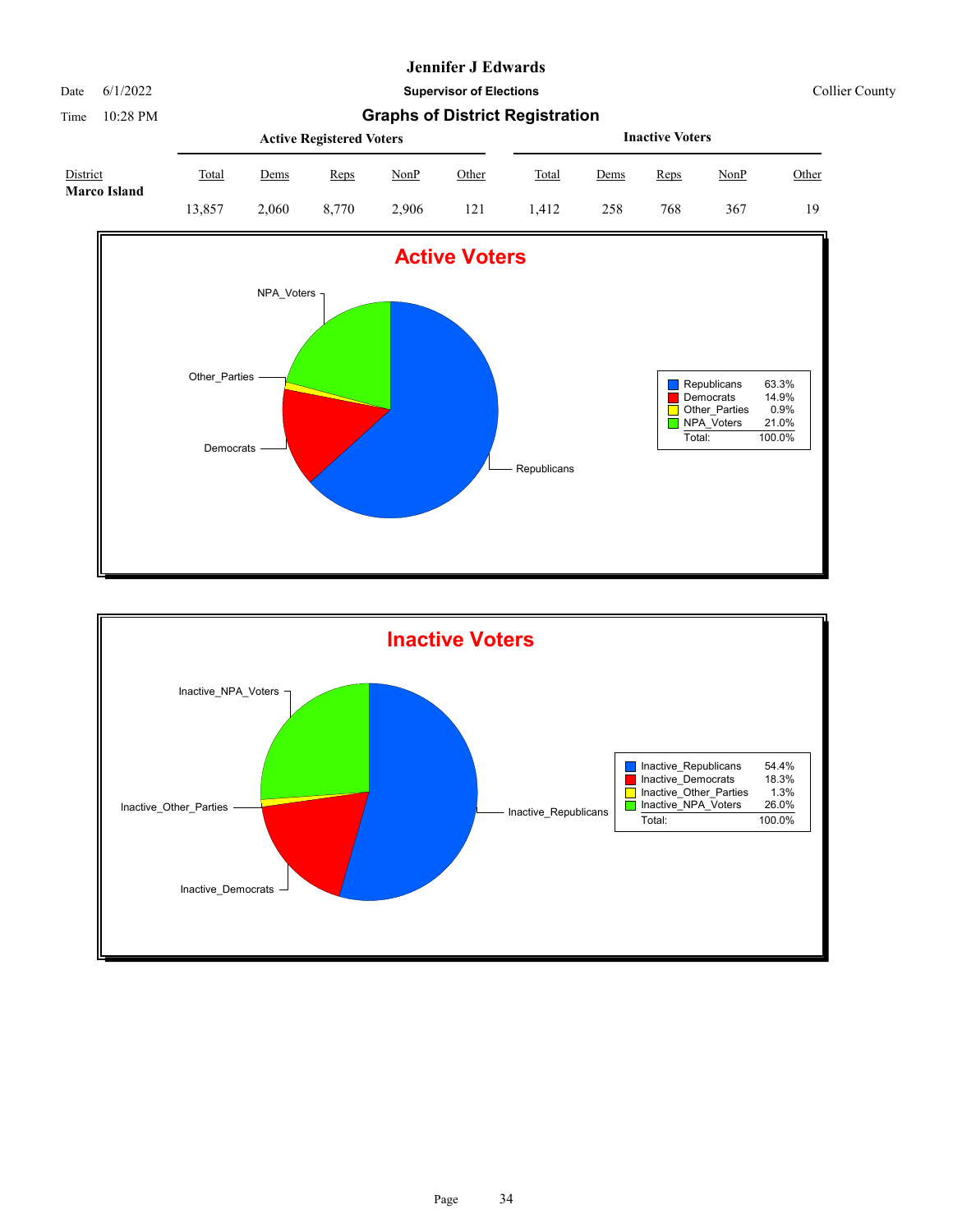

Date 6/1/2022 **Supervisor of Elections** Collier County

|                                         |        |        | <b>Active Registered Voters</b> |        | <b>Inactive Voters</b> |        |       |       |             |       |
|-----------------------------------------|--------|--------|---------------------------------|--------|------------------------|--------|-------|-------|-------------|-------|
| District<br>North Collier Fire District | Total  | Dems   | Reps                            | NonP   | Other                  | Total  | Dems  | Reps  | <u>NonP</u> | Other |
|                                         | 95.868 | 20.085 | 50,866                          | 23.439 | . 478                  | 10.369 | 2.363 | 4.392 | 3.463       | 151   |



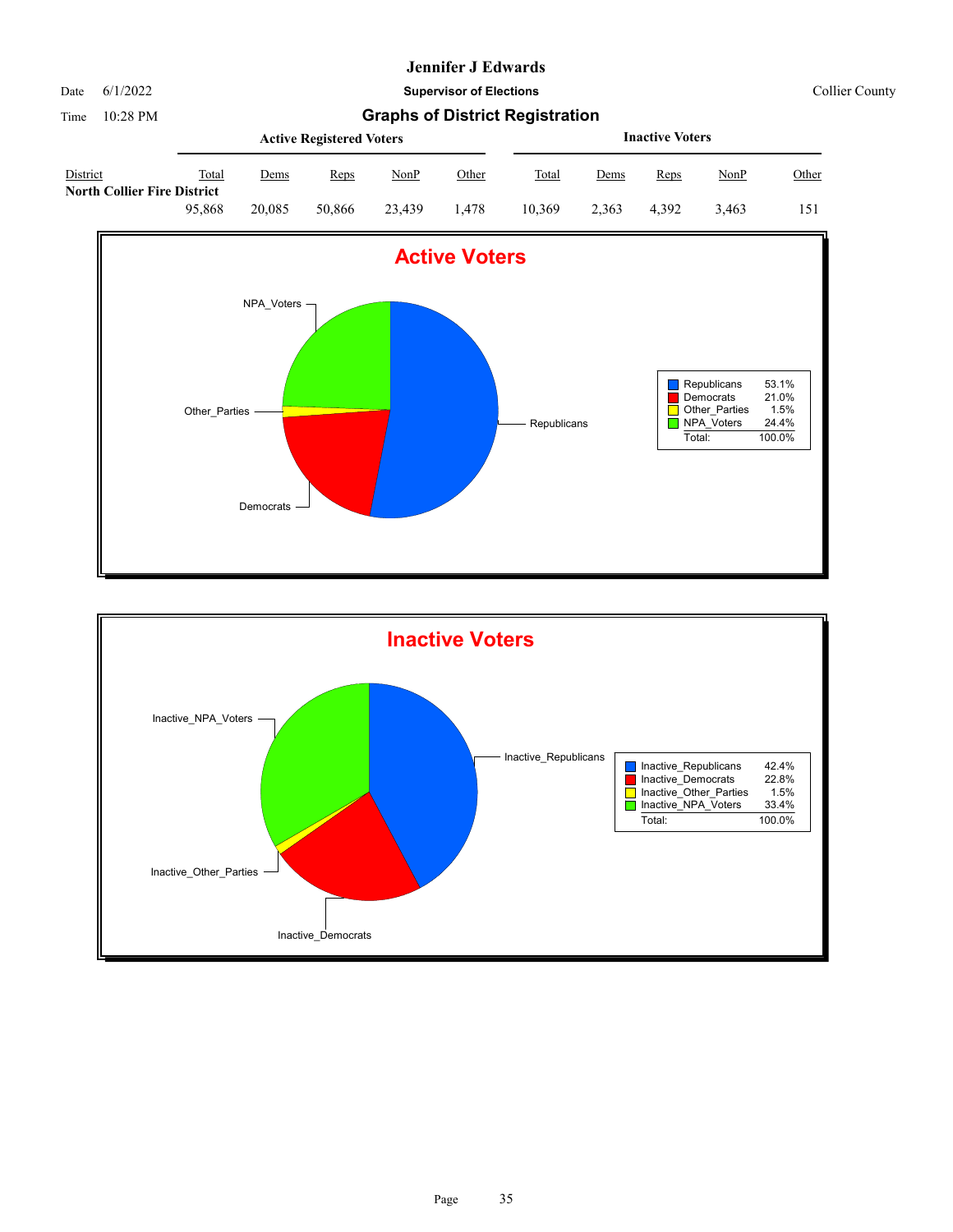

Date 6/1/2022 **Supervisor of Elections** Collier County

|                                                     |        |             | <b>Active Registered Voters</b> |        | <b>Inactive Voters</b> |       |             |       |       |       |
|-----------------------------------------------------|--------|-------------|---------------------------------|--------|------------------------|-------|-------------|-------|-------|-------|
| <b>District</b><br><b>East Naples Fire District</b> | Total  | <u>Dems</u> | Reps                            | NonP   | <u>Other</u>           | Total | <u>Dems</u> | Reps  | NonP  | Other |
|                                                     | 58,022 | 14.212      | 28.404                          | 14.509 | 897                    | 7.083 | .943        | 2.795 | 2.255 | 90    |



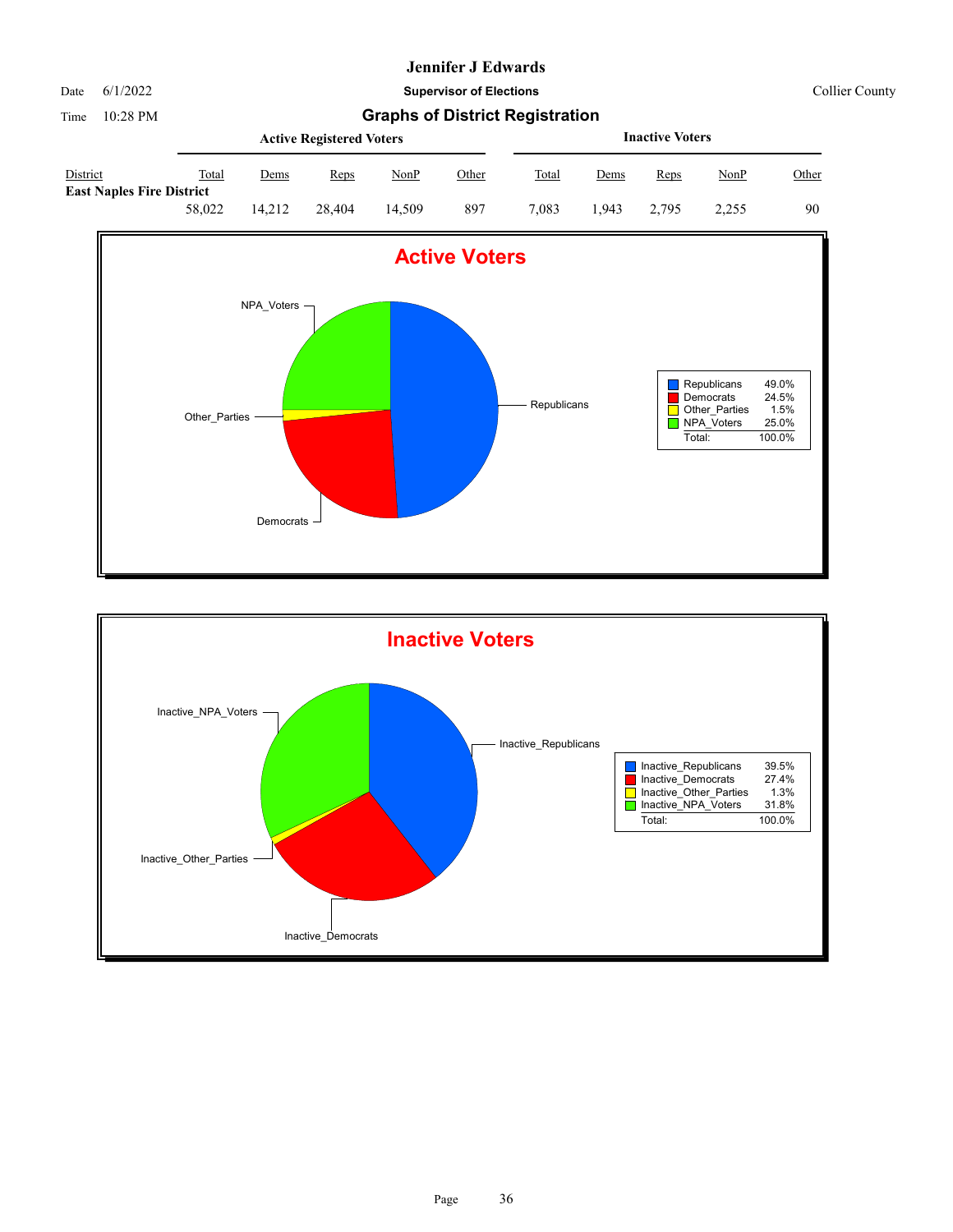

Date 6/1/2022 **Supervisor of Elections** Collier County

|                                              |        | <b>Active Registered Voters</b> |        |        |              |       | <b>Inactive Voters</b> |       |       |       |
|----------------------------------------------|--------|---------------------------------|--------|--------|--------------|-------|------------------------|-------|-------|-------|
| District<br><b>Golden Gate Fire District</b> | Total  | Dems                            | Reps   | NonP   | <u>Other</u> | Total | Dems                   | Reps  | NonP  | Other |
|                                              | 51.436 | 12.560                          | 23,847 | 14.207 | 822          | 6.368 | 1.737                  | 2.136 | 2.417 | 78    |



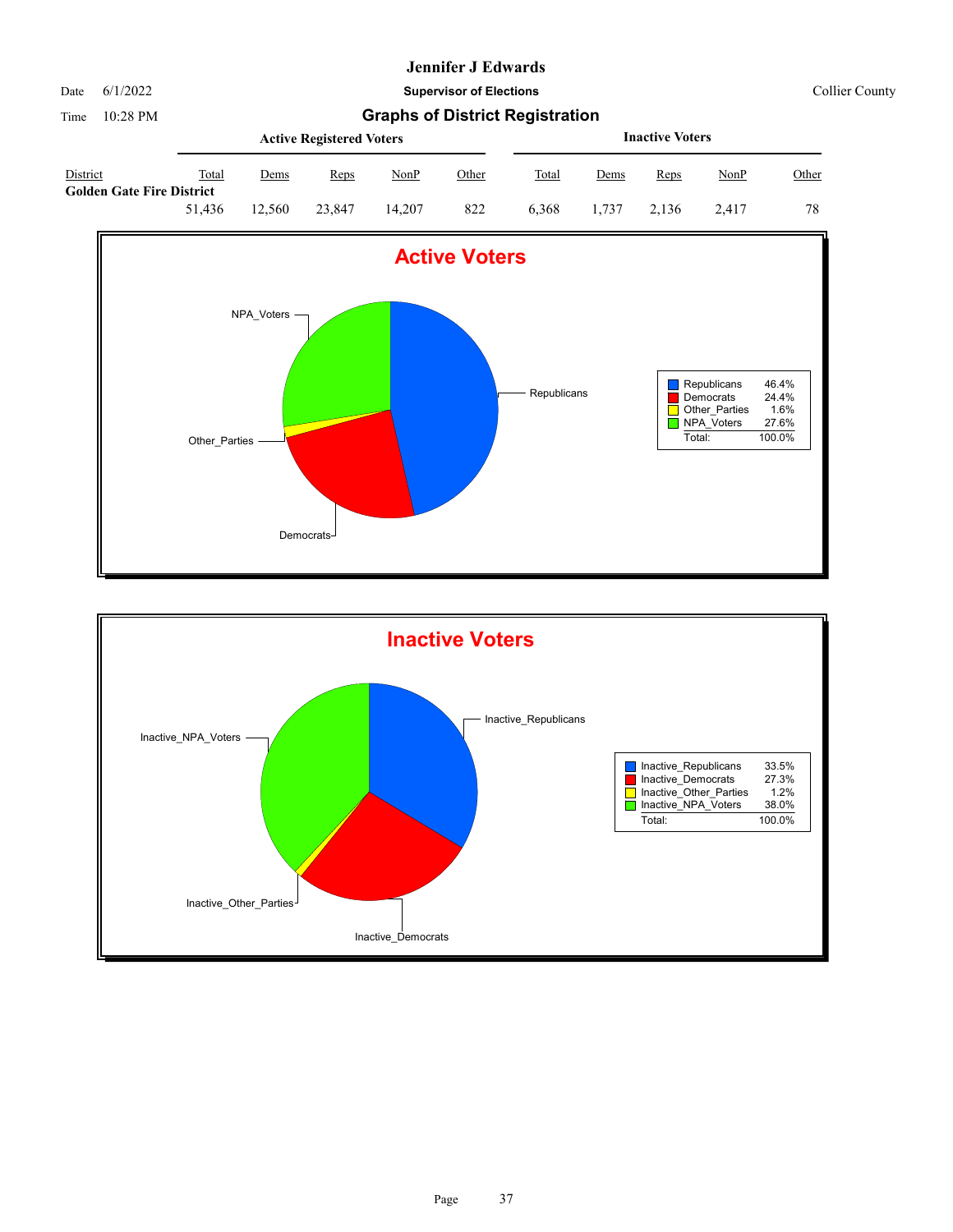Date 6/1/2022 **Supervisor of Elections** Collier County

Time 10:28 PM **Graphs of District Registration Active Registered Voters**

|                                            |       |             | <b>Active Registered Voters</b> |       | <b>Inactive Voters</b> |       |             |      |             |       |
|--------------------------------------------|-------|-------------|---------------------------------|-------|------------------------|-------|-------------|------|-------------|-------|
| District<br><b>Immokalee Fire District</b> | Total | <u>Dems</u> | Reps                            | NonP  | <u>Other</u>           | Total | <u>Dems</u> | Reps | <u>NonP</u> | Other |
|                                            | 9.757 | 3.960       | 3.203                           | 2.472 | 122                    | 1.778 | 744         | 444  | 574         | 16    |



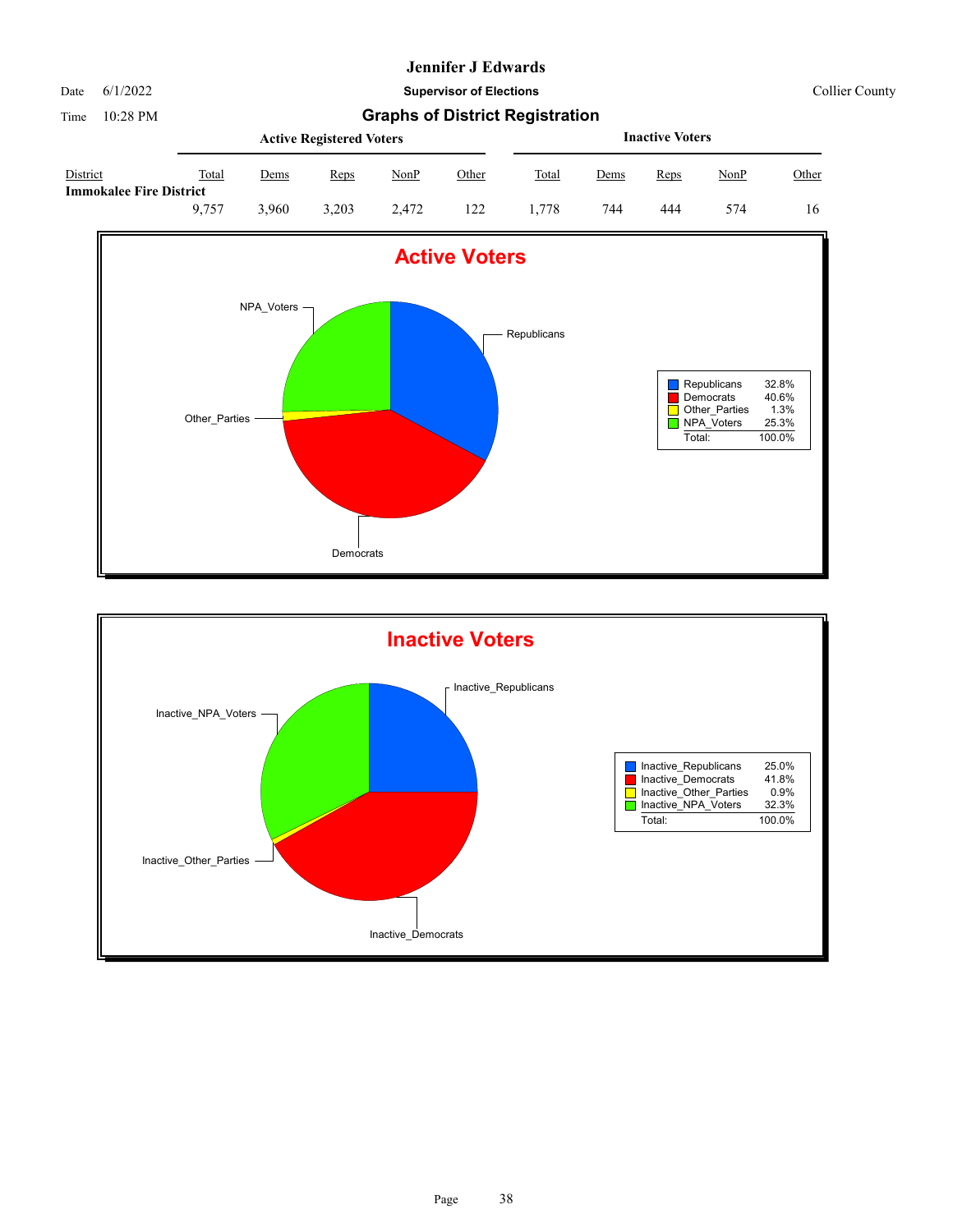Date 6/1/2022 **Supervisor of Elections** Collier County

|                                         |        |             | <b>Active Registered Voters</b> |             | <b>Inactive Voters</b> |              |             |             |             |       |
|-----------------------------------------|--------|-------------|---------------------------------|-------------|------------------------|--------------|-------------|-------------|-------------|-------|
| District<br>80th Florida House District | Total  | <u>Dems</u> | Reps                            | <u>NonP</u> | Other                  | <b>Total</b> | <u>Dems</u> | <b>Reps</b> | <u>NonP</u> | Other |
|                                         | 38.787 | 7.606       | 21.287                          | 9.298       | 596                    | 3.981        | 849         | 1.773       | 1.299       | 60    |



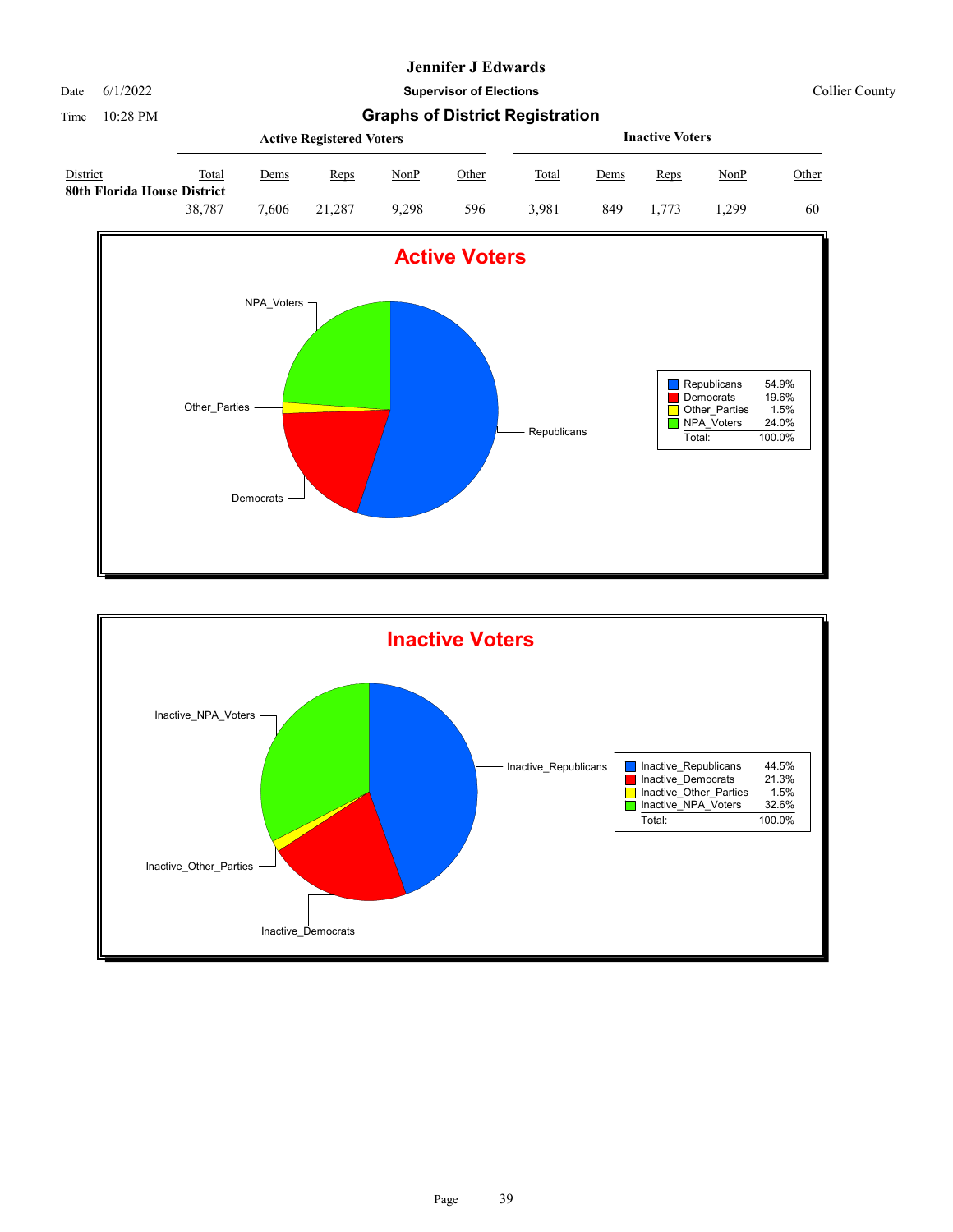

Date 6/1/2022 **Supervisor of Elections** Collier County

|                                         |         |             | <b>Active Registered Voters</b> |        | <b>Inactive Voters</b> |        |             |             |             |              |
|-----------------------------------------|---------|-------------|---------------------------------|--------|------------------------|--------|-------------|-------------|-------------|--------------|
| District<br>81st Florida House District | Total   | <u>Dems</u> | Reps                            | NonP   | <u>Other</u>           | Total  | <u>Dems</u> | <b>Reps</b> | <u>NonP</u> | <u>Other</u> |
|                                         | 131.401 | 28.614      | 69.338                          | 31.544 | 1.905                  | 15.347 | 3.812       | 6.524       | 4.807       | 204          |



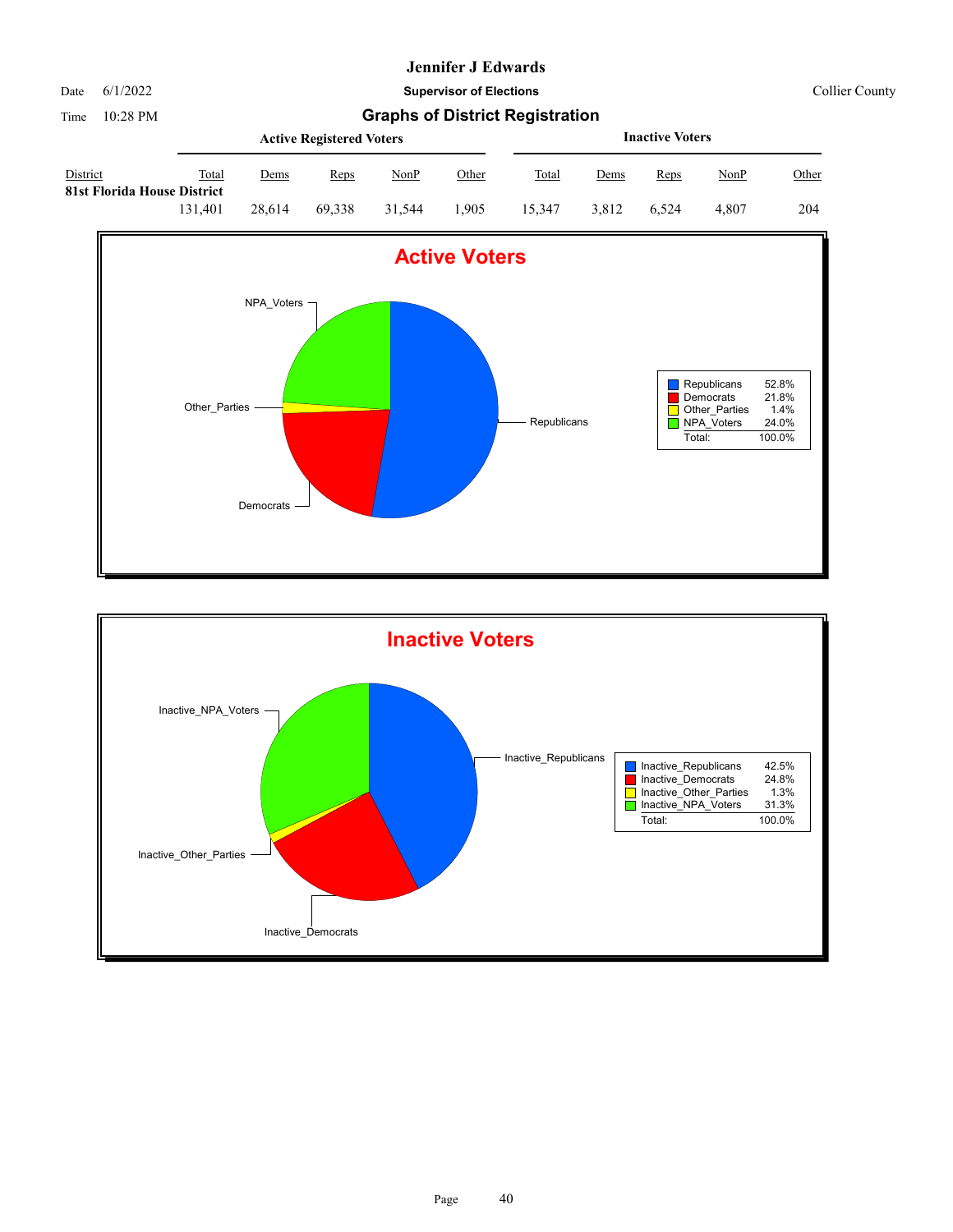

Date 6/1/2022 **Supervisor of Elections** Collier County

|                                         |        |        | <b>Active Registered Voters</b> |             |       | <b>Inactive Voters</b> |       |       |             |       |  |
|-----------------------------------------|--------|--------|---------------------------------|-------------|-------|------------------------|-------|-------|-------------|-------|--|
| District<br>82nd Florida House District | Total  | Dems   | Reps                            | <u>NonP</u> | Other | Total                  | Dems  | Reps  | <u>NonP</u> | Other |  |
|                                         | 76.935 | 19.723 | 35.484                          | 20,527      | .201  | 9.559                  | 2.760 | 3.192 | 3.503       | 104   |  |



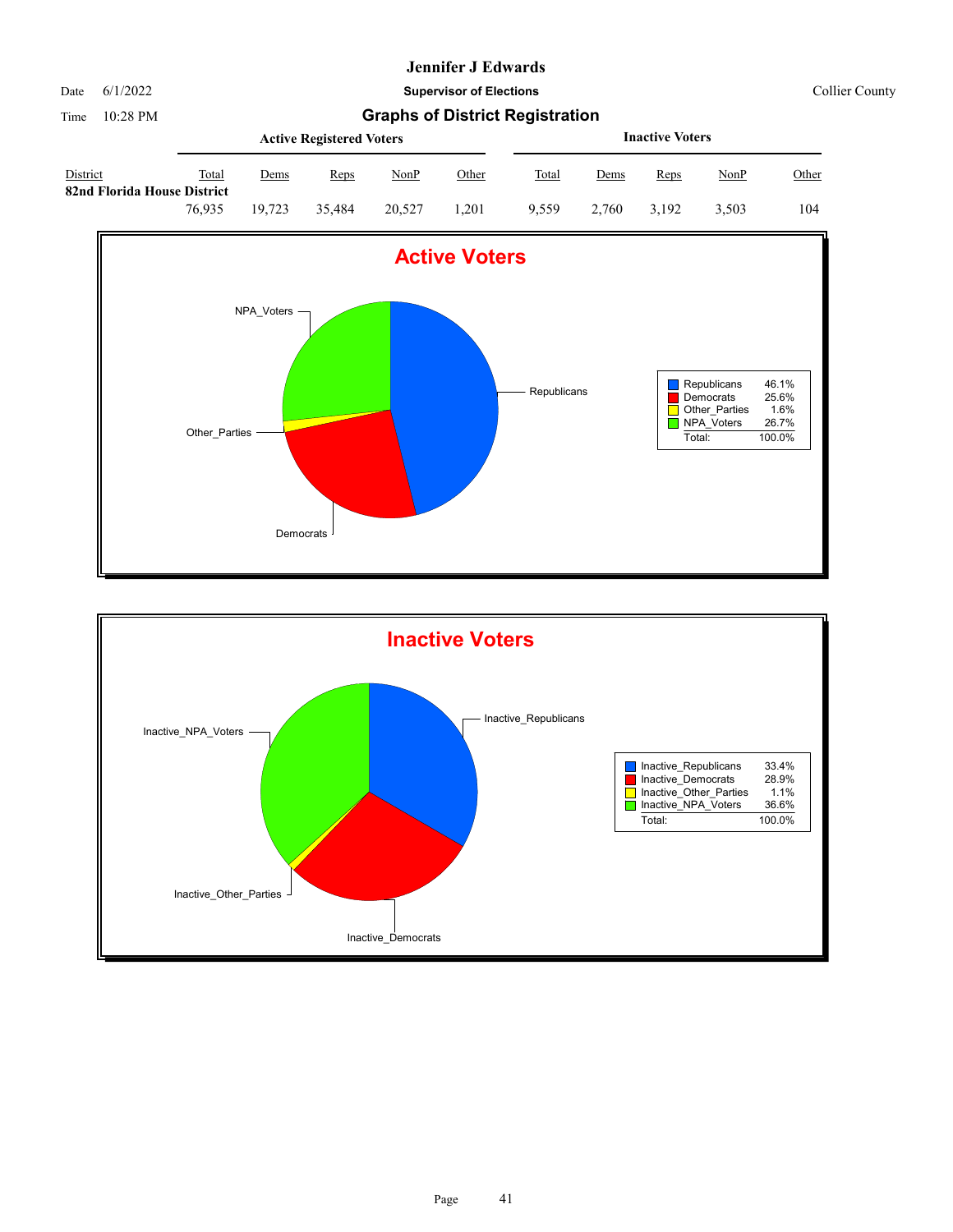

Date 6/1/2022 **Supervisor of Elections** Collier County

|                                              |         |        | <b>Active Registered Voters</b> |        |       |        | <b>Inactive Voters</b> |        |       |       |  |  |
|----------------------------------------------|---------|--------|---------------------------------|--------|-------|--------|------------------------|--------|-------|-------|--|--|
| District<br><b>Mosquito Control District</b> | Total   | Dems   | Reps                            | NonP   | Other | Total  | Dems                   | Reps   | NonP  | Other |  |  |
|                                              | 239,103 | 54,320 | 121.767                         | 59.441 | 3.575 | 27,966 | 7.245                  | 11.018 | 9.345 | 358   |  |  |



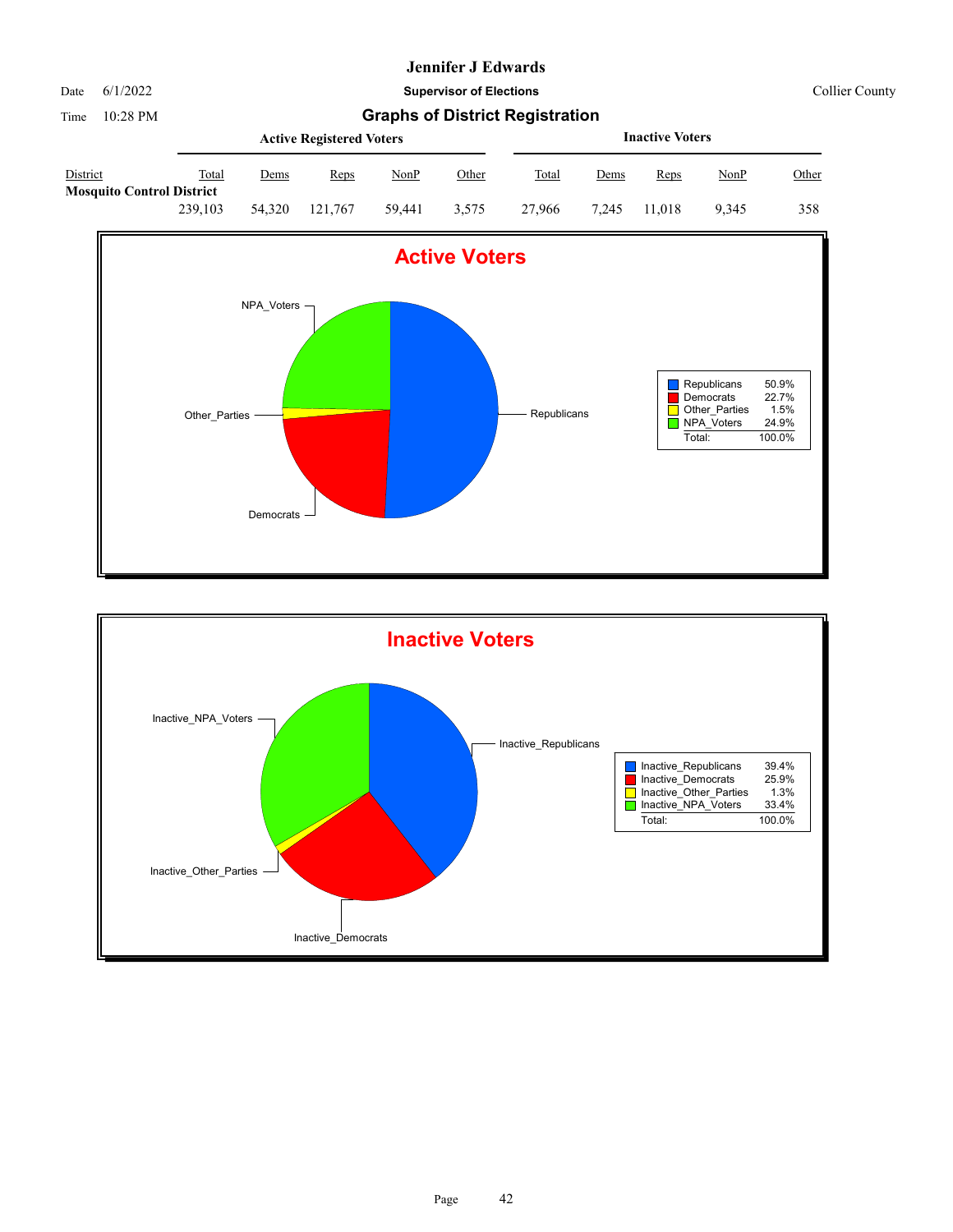#### Date 6/1/2022 **Supervisor of Elections** Collier County

Time 10:28 PM **Graphs of District Registration Active Registered Voters**

|                                            |       |      | <b>Active Registered Voters</b> |      |       | <b>Inactive Voters</b> |             |      |      |       |  |
|--------------------------------------------|-------|------|---------------------------------|------|-------|------------------------|-------------|------|------|-------|--|
| District<br><b>Hideaway Beach District</b> | Total | Dems | Reps                            | NonP | Other | Total                  | <u>Dems</u> | Reps | NonP | Other |  |
|                                            | 541   | 67   | 377                             | 95   |       | 58                     |             | 34   |      |       |  |



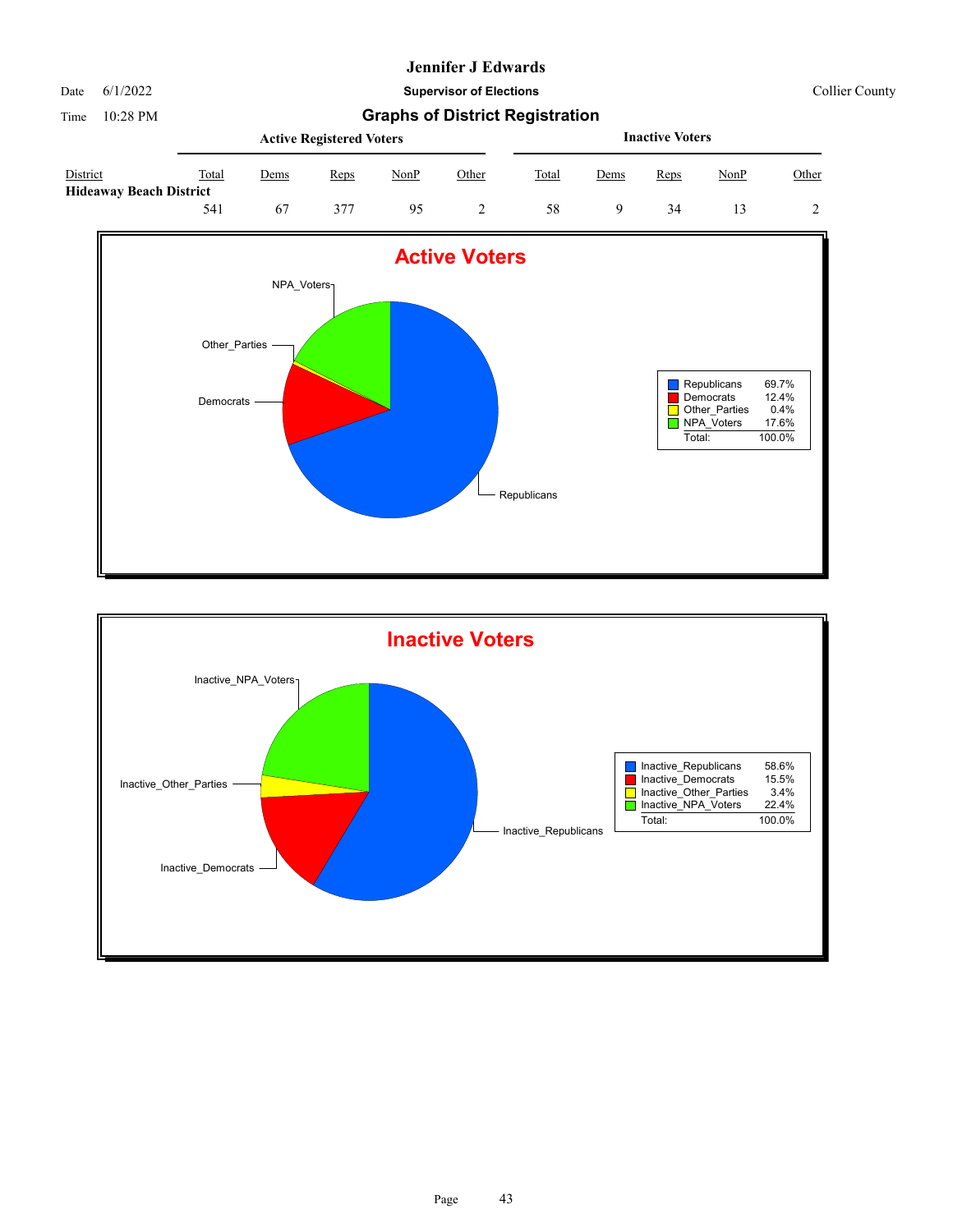Date 6/1/2022 **Supervisor of Elections** Collier County

|                                              |        |       | <b>Active Registered Voters</b> |        | <b>Inactive Voters</b> |              |             |             |             |              |
|----------------------------------------------|--------|-------|---------------------------------|--------|------------------------|--------------|-------------|-------------|-------------|--------------|
| District<br><b>1st School Board District</b> | Total  | Dems  | Reps                            | NonP   | <u>Other</u>           | <b>Total</b> | <u>Dems</u> | <b>Reps</b> | <u>NonP</u> | <u>Other</u> |
|                                              | 55.675 | 1.983 | 29.649                          | 13.313 | 730                    | 6.256        | l.558       | 2.736       | 1.887       | 75           |



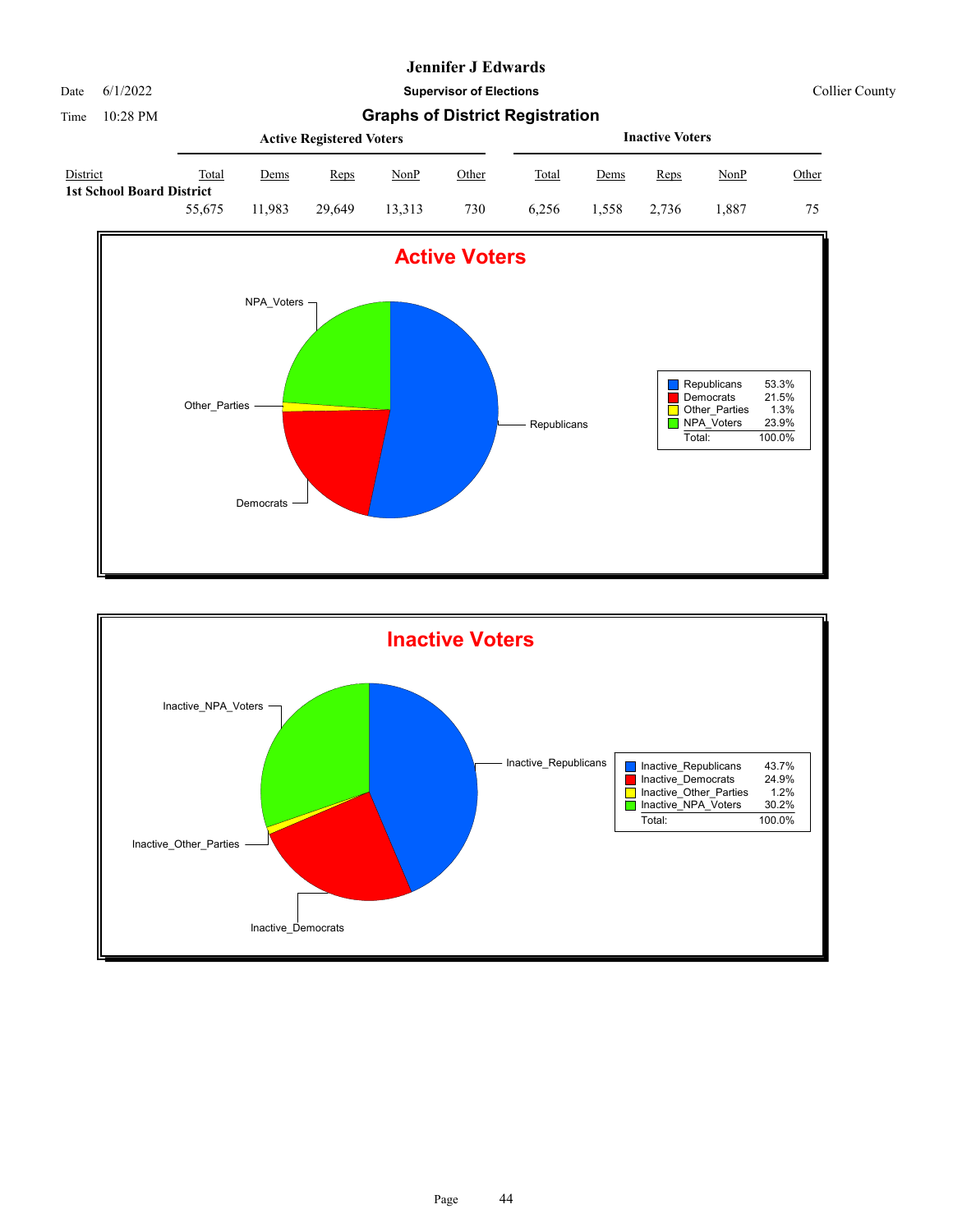Date 6/1/2022 **Supervisor of Elections** Collier County

|                                       |        |       | <b>Active Registered Voters</b> |        | <b>Inactive Voters</b> |       |       |       |             |       |
|---------------------------------------|--------|-------|---------------------------------|--------|------------------------|-------|-------|-------|-------------|-------|
| District<br>2nd School Board District | Total  | Dems  | Reps                            | NonP   | <u>Other</u>           | Total | Dems  | Reps  | <u>NonP</u> | Other |
|                                       | 56,192 | 1.521 | 30.692                          | 13.136 | 843                    | 5.963 | 1.347 | 2.617 | l.911       | 88    |



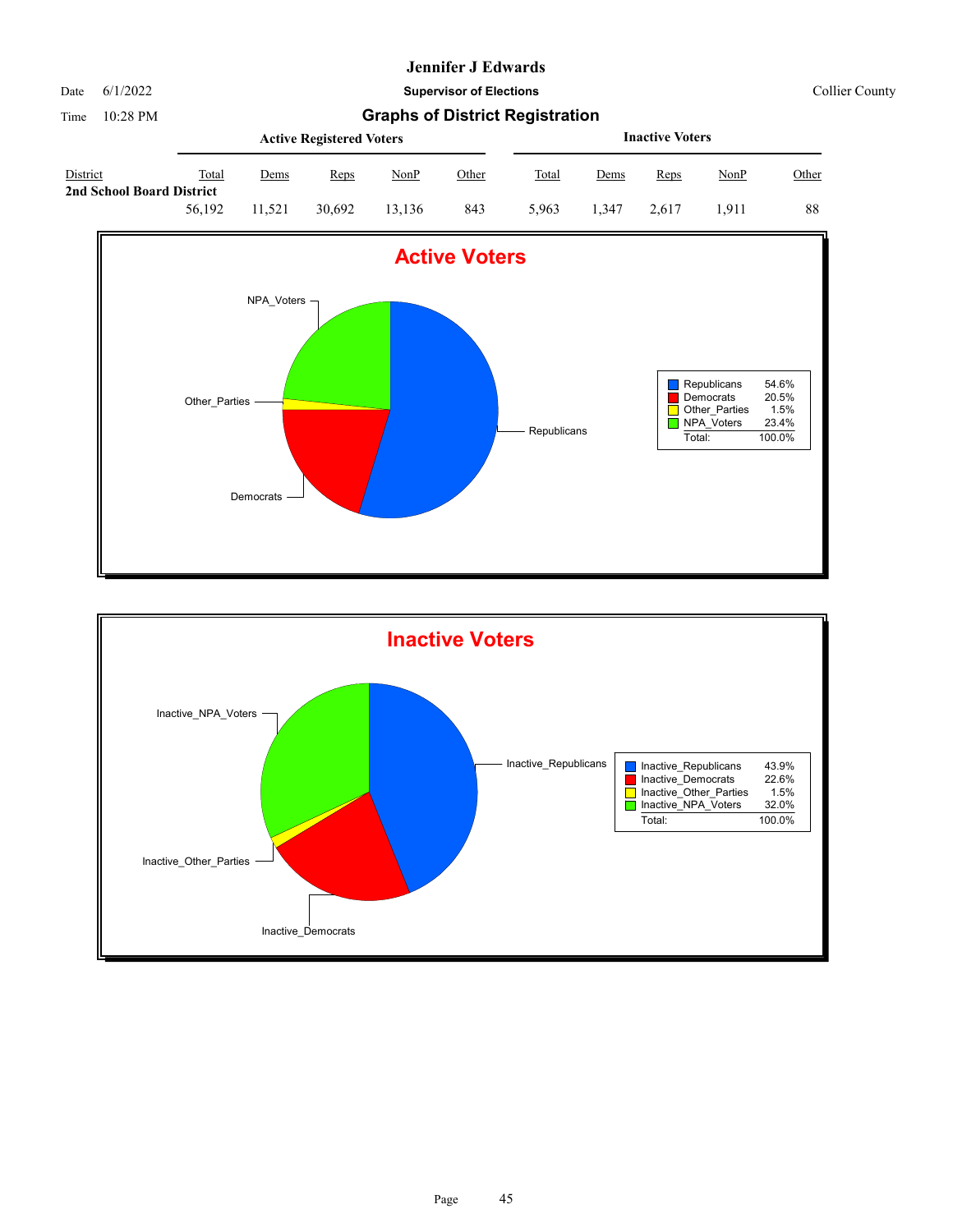

Date 6/1/2022 **Supervisor of Elections** Collier County

|                                       |        |             | <b>Active Registered Voters</b> |        | <b>Inactive Voters</b> |       |             |       |             |       |
|---------------------------------------|--------|-------------|---------------------------------|--------|------------------------|-------|-------------|-------|-------------|-------|
| District<br>3rd School Board District | Total  | <u>Dems</u> | Reps                            | NonP   | <u>Other</u>           | Total | <u>Dems</u> | Reps  | <u>NonP</u> | Other |
|                                       | 46.862 | 10.769      | 22,873                          | 12.454 | 766                    | 5.367 | 1.372       | 1.955 | .970        | 70    |



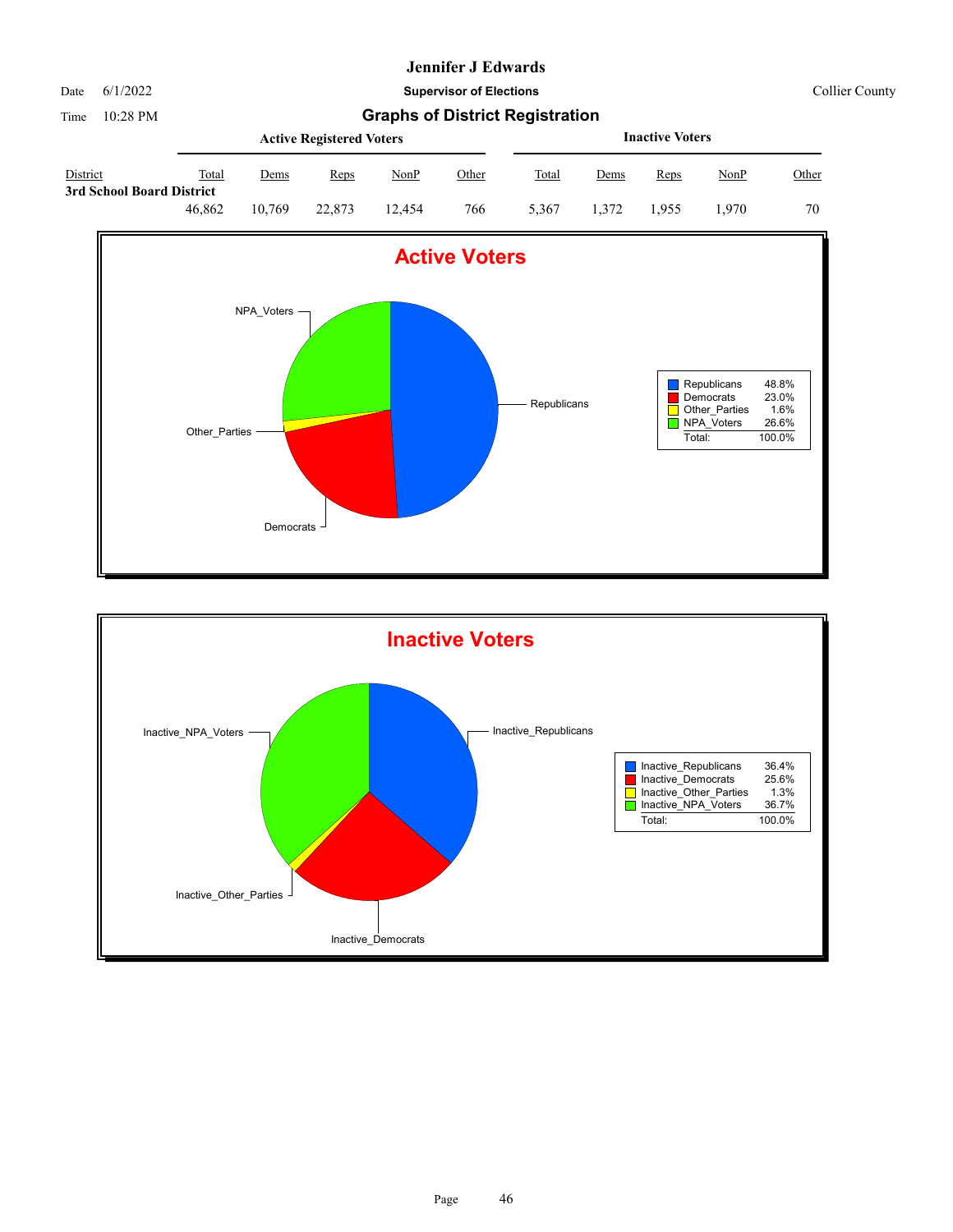Date 6/1/2022 **Supervisor of Elections** Collier County

|                                                     |        |        | <b>Active Registered Voters</b> |        |              | <b>Inactive Voters</b> |             |       |             |       |  |
|-----------------------------------------------------|--------|--------|---------------------------------|--------|--------------|------------------------|-------------|-------|-------------|-------|--|
| <b>District</b><br><b>4th School Board District</b> | Total  | Dems   | Reps                            | NonP   | <u>Other</u> | Total                  | <u>Dems</u> | Reps  | <u>NonP</u> | Other |  |
|                                                     | 54,284 | 12.088 | 28.177                          | 13.159 | 860          | 6.584                  | 1.657       | 2.732 | 2.107       | 88    |  |



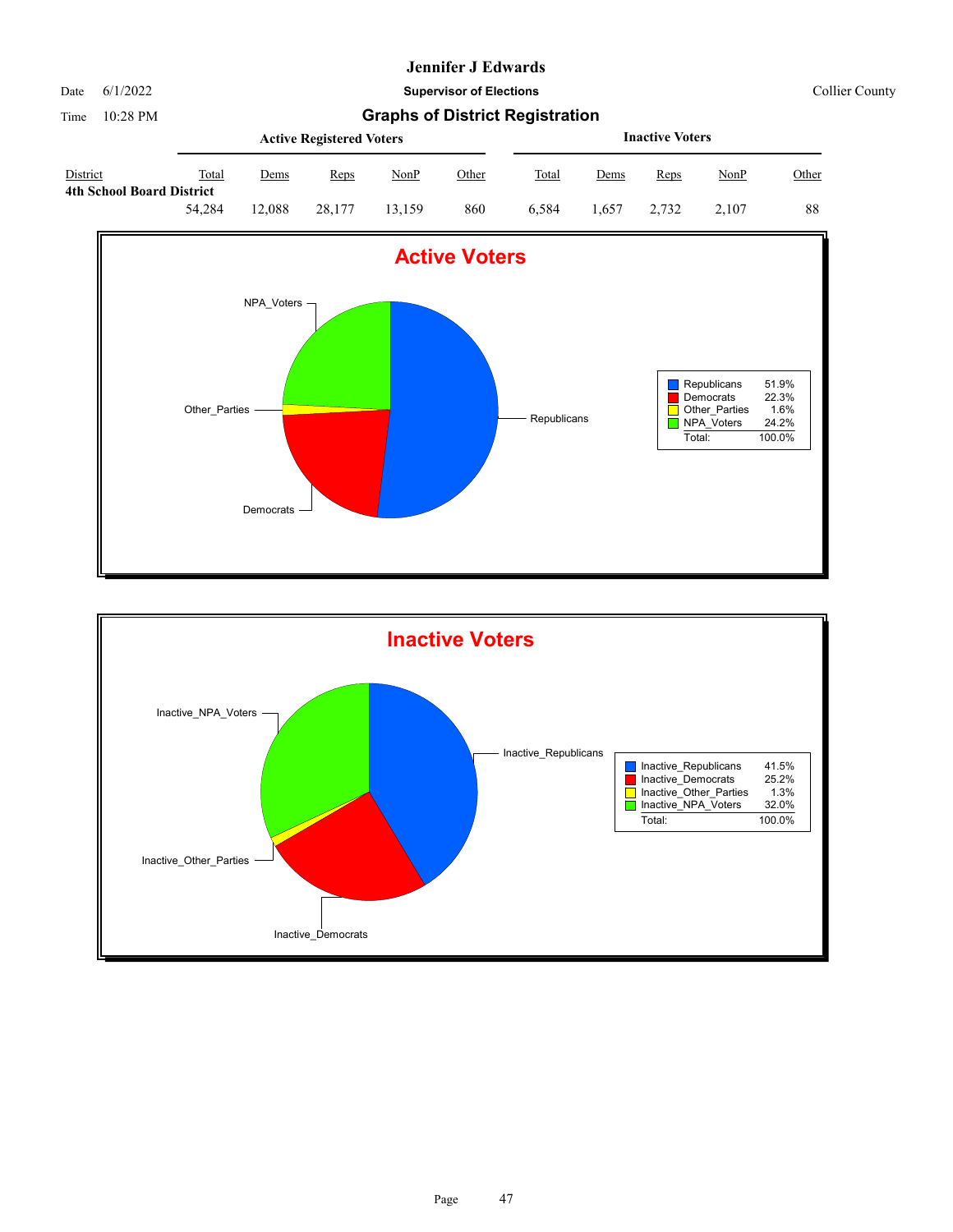

**5th School Board District**

### **Jennifer J Edwards**

Date 6/1/2022 **Supervisor of Elections** Collier County

Time 10:28 PM **Graphs of District Registration Active Registered Voters**





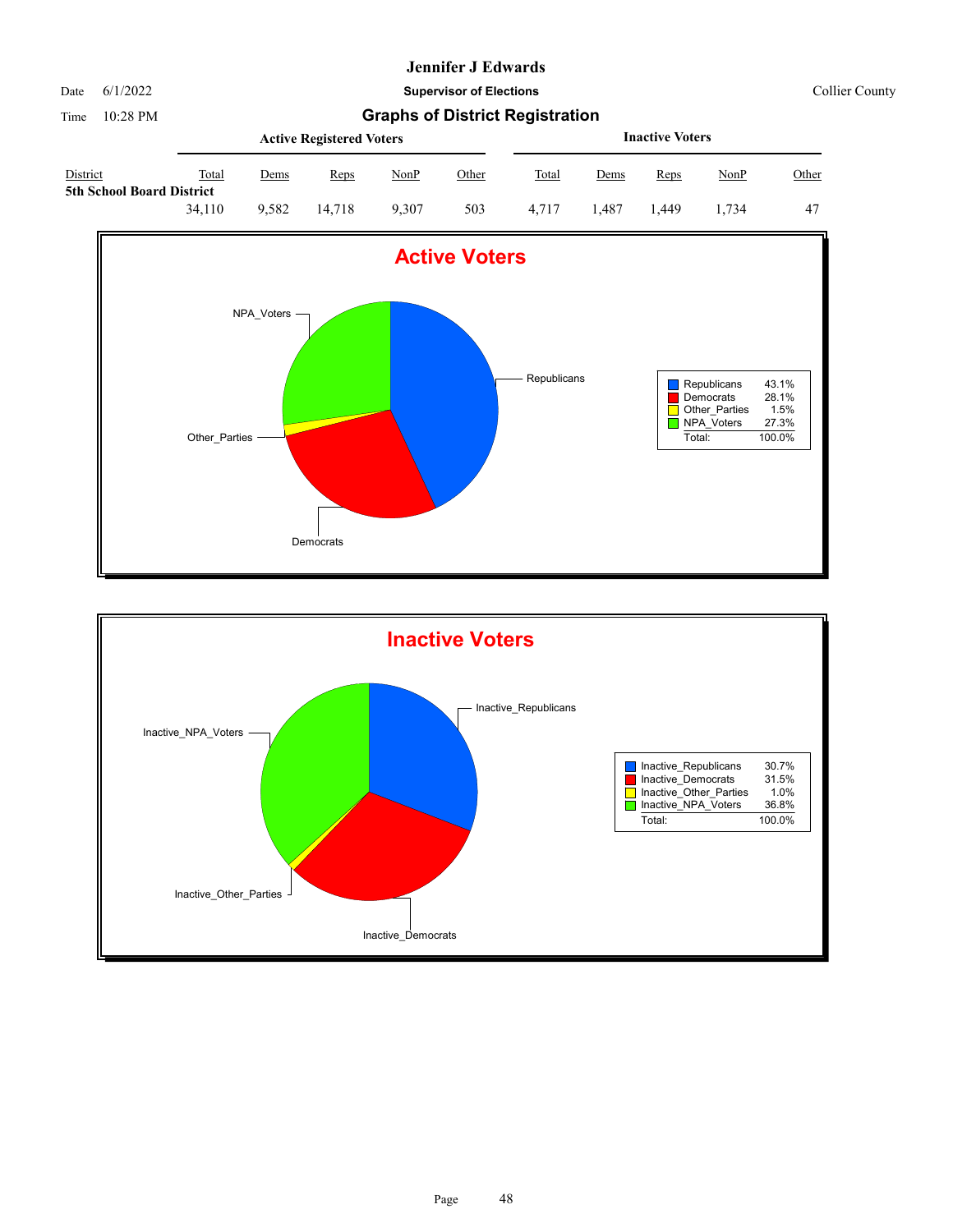

Date 6/1/2022 **Supervisor of Elections** Collier County

|                                          |         |             | <b>Active Registered Voters</b> |        | <b>Inactive Voters</b> |        |             |             |             |              |
|------------------------------------------|---------|-------------|---------------------------------|--------|------------------------|--------|-------------|-------------|-------------|--------------|
| District<br>28th Florida Senatorial Dist | Total   | <u>Dems</u> | Reps                            | NonP   | <u>Other</u>           | Total  | <u>Dems</u> | <b>Reps</b> | <u>NonP</u> | <u>Other</u> |
|                                          | 247,123 | 55,943      | 126.109                         | 61.369 | 3.702                  | 28.887 | 7.421       | 11.489      | 9.609       | 368          |



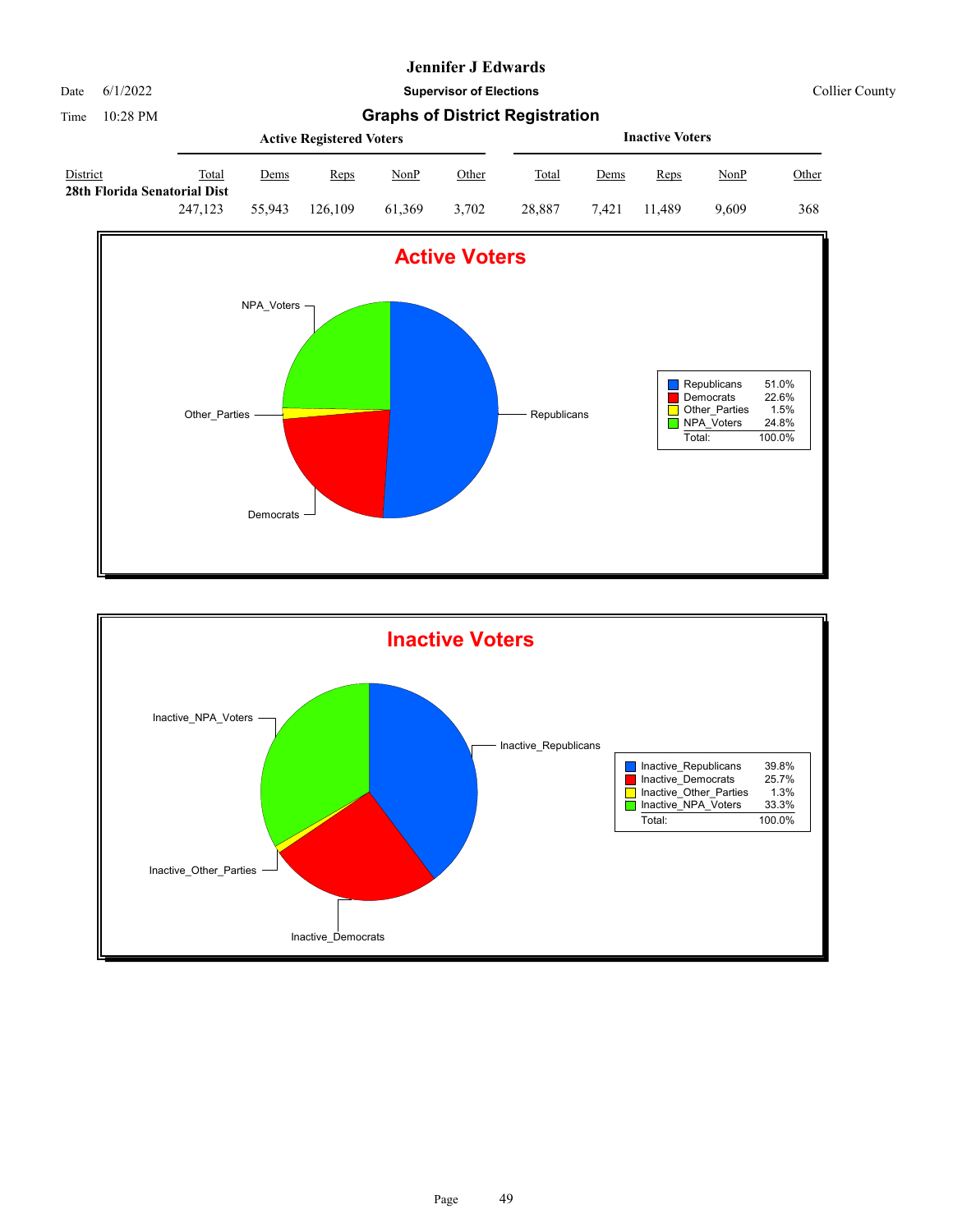#### Date 6/1/2022 **Supervisor of Elections** Collier County

|                                   |        |             | <b>Active Registered Voters</b> |       |              |       | <b>Inactive Voters</b> |      |             |       |  |  |
|-----------------------------------|--------|-------------|---------------------------------|-------|--------------|-------|------------------------|------|-------------|-------|--|--|
| District<br><b>City of Naples</b> | Total  | <u>Dems</u> | Reps                            | NonP  | <u>Other</u> | Total | <u>Dems</u>            | Reps | <u>NonP</u> | Other |  |  |
|                                   | 16.821 | 2.827       | 10.281                          | 3.467 | 246          | 670   | 325                    | 848  | 485         | 12    |  |  |



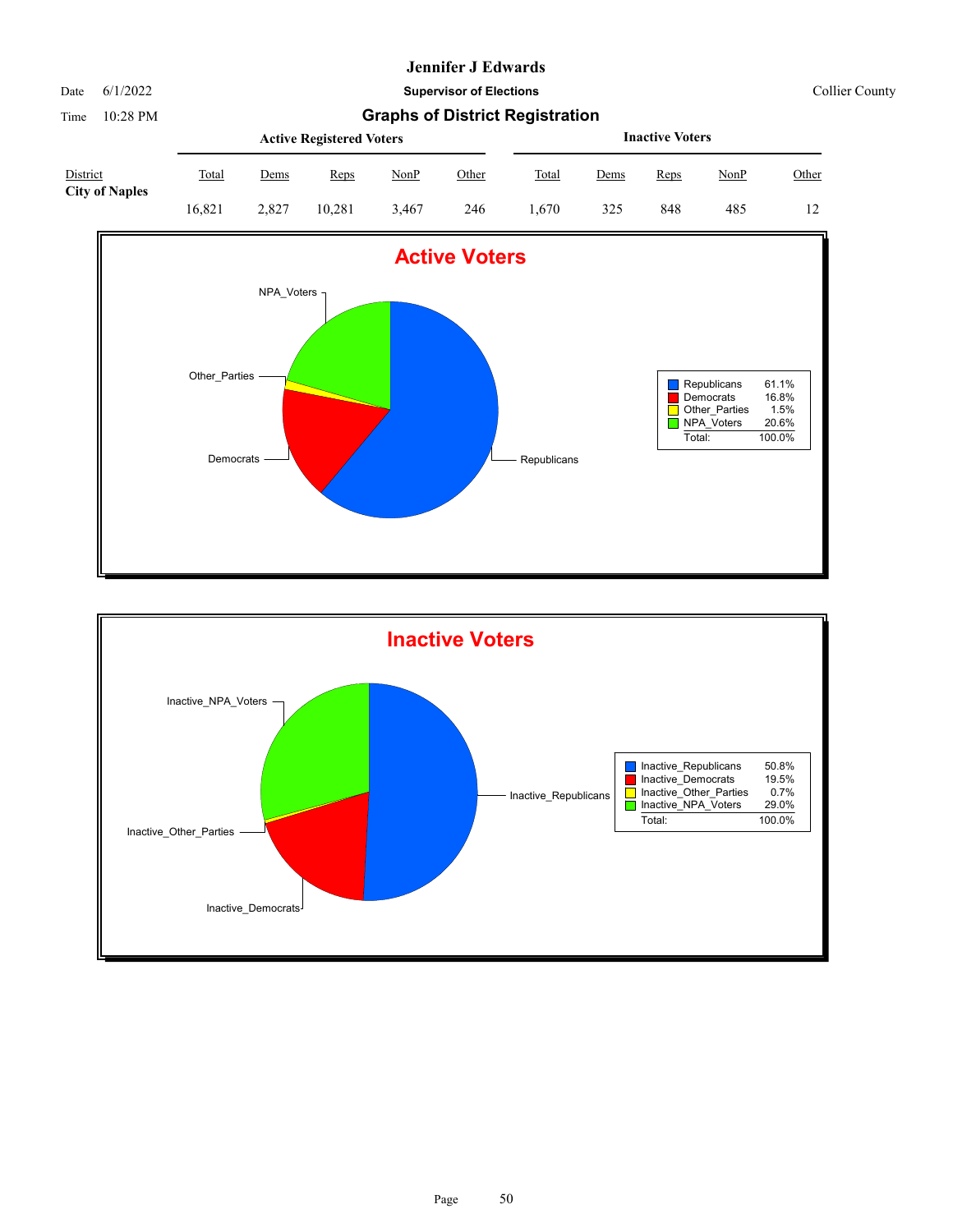Date 6/1/2022 **Supervisor of Elections** Collier County

|                                    |       |             | <b>Active Registered Voters</b> |      | <b>Inactive Voters</b> |       |      |      |      |       |
|------------------------------------|-------|-------------|---------------------------------|------|------------------------|-------|------|------|------|-------|
| District<br><b>Everglades City</b> | Total | <u>Dems</u> | Reps                            | NonP | Other                  | Total | Dems | Reps | NonP | Other |
|                                    | 275   | 48          | 155                             | 70   |                        | 30    |      |      |      |       |



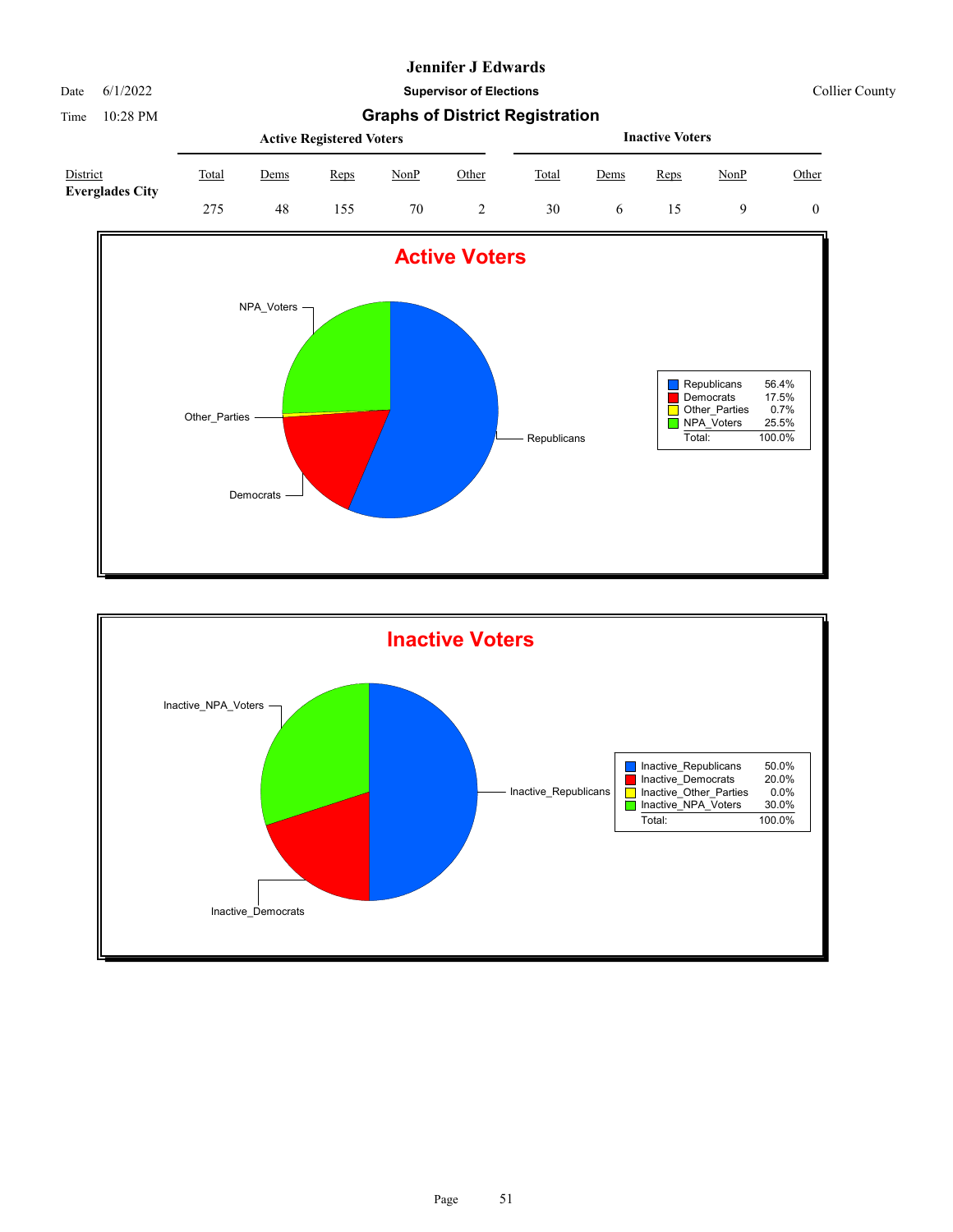Date 6/1/2022 **Supervisor of Elections** Collier County

| District<br><b>Marco Island</b> |        | <b>Inactive Voters</b> |             |       |       |       |      |             |      |       |
|---------------------------------|--------|------------------------|-------------|-------|-------|-------|------|-------------|------|-------|
|                                 | Total  | <u>Dems</u>            | <b>Reps</b> | NonP  | Other | Total | Dems | <b>Reps</b> | NonP | Other |
|                                 | 13.857 | 2.060                  | 8.770       | 2.906 | 121   | .412  | 258  | 768         | 367  | 19    |